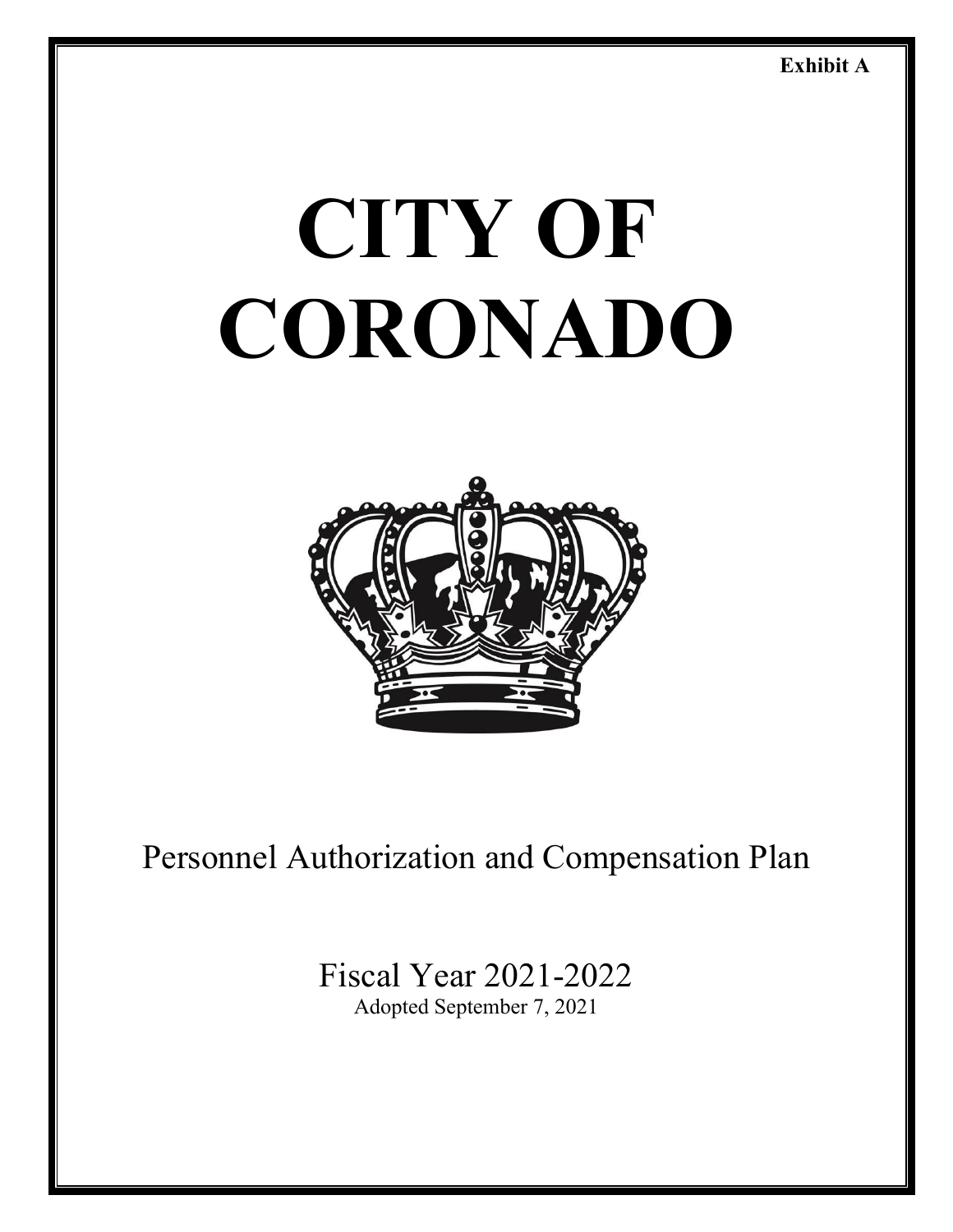## **PERSONNEL AUTHORIZATION AND COMPENSATION PLAN FISCAL YEAR 2021-2022**

## Table of Contents

|                | Section Description                                                             | Page         |
|----------------|---------------------------------------------------------------------------------|--------------|
| 1              |                                                                                 | $\mathbf{1}$ |
| $\overline{2}$ |                                                                                 | 4            |
| 3              | Authorized Regular Full-Time & Part-Time Positions, Categorized by Function and |              |
|                |                                                                                 | 5            |
| 4              |                                                                                 | 9            |
| 5              |                                                                                 | 9            |
| 6              |                                                                                 | 10           |
| 7              | Temporary Part-Time and Seasonal Classifications (Non-Benefited)                | 11           |
| 8              | Exceeding Authorized Number of Positions for a Classification                   | 11           |
| 9              |                                                                                 | 11           |
| 10             |                                                                                 | 12           |
| 11             |                                                                                 | 13           |
| 12             |                                                                                 | 15           |
| 13             |                                                                                 | 16           |
| 14             |                                                                                 | 16           |
| 15             |                                                                                 | 17           |
| 16             |                                                                                 | 17           |
| 17             |                                                                                 | 17           |
| 18             |                                                                                 | 18           |
| 19             |                                                                                 | 18           |
| 20             |                                                                                 | 18           |
| 21             |                                                                                 | 18           |
| 22             |                                                                                 | 19           |
| 23             |                                                                                 | 19           |
| 24             |                                                                                 | 19           |
| 25             |                                                                                 | 19           |
| 26             |                                                                                 | 20           |
| 27             |                                                                                 | 20           |
| 28             |                                                                                 | 20           |
| 29             | Conflict with Civil Services Rules and Memoranda of Understanding               | 20           |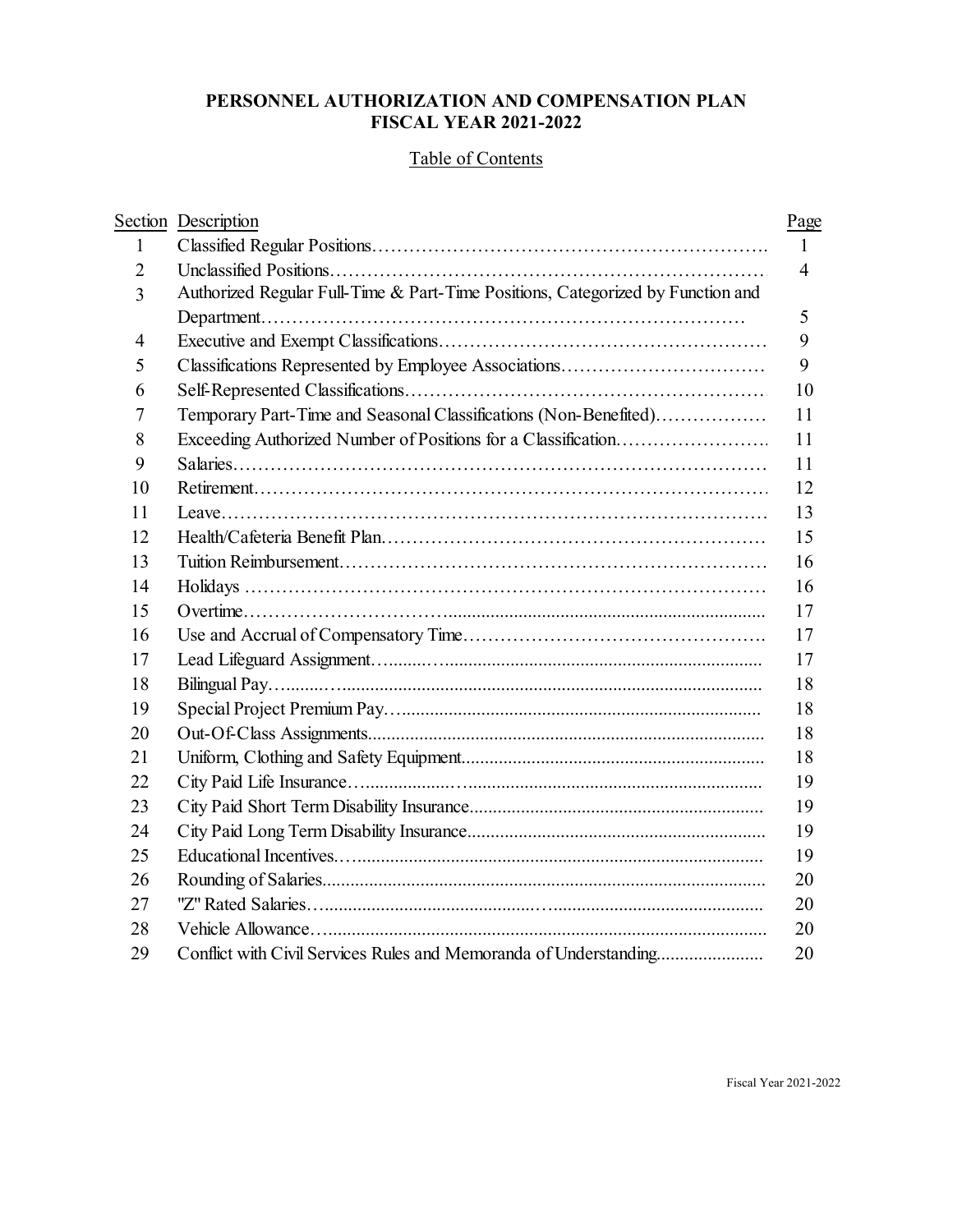#### **Section 1. Classified Regular Positions**

#### A. REGULAR FULL-TIME POSITIONS (Bi-Weekly Salary)

| A1. | <b>AFSCME</b> |
|-----|---------------|
|     |               |

|                  | A1. AFSCME<br>Effective July 3, 2021 |    |                               |              |          |             |          |          |           |          |
|------------------|--------------------------------------|----|-------------------------------|--------------|----------|-------------|----------|----------|-----------|----------|
| No.              | Job Class Range                      |    | Description                   | $\mathbf{A}$ | B        | $\mathbf C$ | D        | E        | ${\rm F}$ | G        |
|                  | A490                                 | 01 | Electrician                   | 2,372.42     | 2,491.04 | 2,615.60    | 2,746.38 | 2,883.69 | 3,027.88  | 3,179.27 |
| $\boldsymbol{0}$ | A500                                 | 02 | Engineering Technician II     | 2,438.79     | 2,560.73 | 2,688.76    | 2,823.20 | 2,964.36 | 3,112.58  | 3,268.21 |
| $\boldsymbol{0}$ | A575                                 | 03 | Heavy Equipment Operator      | 2,102.02     | 2,207.12 | 2,317.47    | 2,433.35 | 2,555.01 | 2,682.77  | 2,816.90 |
| 5                | A600                                 | 04 | Lead Maintenance Worker       | 2,102.02     | 2,207.12 | 2,317.47    | 2,433.35 | 2,555.01 | 2,682.77  | 2,816.90 |
|                  | A610                                 | 05 | Lead Pump Mechanic            | 2,372.42     | 2,491.04 | 2,615.60    | 2,746.38 | 2,883.69 | 3,027.88  | 3,179.27 |
| $\mathbf{0}$     | A700                                 | 06 | Maintenance Worker I          | 1,566.56     | 1,644.88 | 1,727.13    | 1,813.49 | 1,904.16 | 1,999.37  | 2,099.34 |
| 20               | A705                                 | 07 | Maintenance Worker II         | 1,735.45     | 1,822.22 | 1,913.33    | 2,009.00 | 2,109.45 | 2,214.92  | 2,325.67 |
| 4                | A710                                 | 08 | Maintenance Worker III        | 1,907.07     | 2,002.42 | 2,102.54    | 2,207.67 | 2,318.05 | 2,433.96  | 2,555.65 |
|                  | A730                                 | 09 | Master Mechanic               | 2,683.38     | 2,817.55 | 2,958.42    | 3,106.35 | 3,261.66 | 3,424.75  | 3,595.98 |
|                  | A735                                 | 10 | Mechanic I                    | 2,013.43     | 2,114.10 | 2,219.80    | 2,330.79 | 2,447.33 | 2,569.70  | 2,698.18 |
| 3                | A740                                 | 11 | Mechanic II                   | 2,235.93     | 2,347.73 | 2,465.11    | 2,588.37 | 2,717.79 | 2,853.68  | 2,996.36 |
|                  | A750                                 | 12 | Motor Sweeper Operator        | 1,978.41     | 2,077.33 | 2,181.19    | 2,290.25 | 2,404.77 | 2,525.00  | 2,651.25 |
|                  | A969                                 | 13 | Special Equipment Mechanic I  | 1,811.02     | 1,901.57 | 1,996.65    | 2,096.48 | 2,201.31 | 2,311.37  | 2,426.94 |
|                  | A970                                 | 14 | Special Equipment Mechanic II | 2,012.54     | 2,113.16 | 2,218.82    | 2,329.76 | 2,446.25 | 2,568.56  | 2,696.99 |
| 1                | A990                                 | 16 | Tree Trimmer                  | 1,907.07     | 2,002.42 | 2,102.54    | 2,207.67 | 2,318.05 | 2,433.96  | 2,555.65 |
| $\boldsymbol{0}$ | A975                                 | 17 | Utility Systems Operator I    | 1,582.22     | 1,661.33 | 1,744.40    | 1,831.62 | 1,923.20 | 2,019.36  | 2,120.33 |
| 4                | A980                                 | 18 | Utility Systems Operator II   | 1,752.80     | 1,840.45 | 1,932.47    | 2,029.09 | 2,130.55 | 2,237.07  | 2,348.93 |
| 2                | A985                                 | 19 | Utility Systems Operator III  | 1,926.14     | 2,022.45 | 2,123.57    | 2,229.75 | 2,341.23 | 2,458.30  | 2,581.21 |
| 46.00            |                                      |    |                               |              |          |             |          |          |           |          |

#### A2. FIREFIGHTERS' ASSOCIATION Effective July 3, 2021

| No.   | Job Class Range |    | Description           | А        | B        | C        | D        | E        |          | G        |
|-------|-----------------|----|-----------------------|----------|----------|----------|----------|----------|----------|----------|
| 6     | F550            | 01 | Fire Captain          | 3,305.85 | 3.471.14 | 3.644.70 | 3.826.94 | 4.018.28 | 4,219.20 | 4,430.16 |
| 6     | F560            | 02 | Fire Engineer         | 2,817.73 | 2.958.62 | 3.106.55 | 3.261.87 | 3.424.97 | 3.596.22 | 3,776.03 |
|       | F565            | 03 | Firefighter           | 2.458.00 | 2.580.90 | 2.709.95 | 2,845.44 | 2.987.72 | 3.137.10 | 3,293.96 |
| 14    | F572            |    | Firefighter/Paramedic | 2.789.83 | 2.929.32 | 3,075.79 | 3,229.58 | 3,391.06 | 3.560.61 | 3,738.64 |
| 27.00 |                 |    |                       |          |          |          |          |          |          |          |

#### A3. POLICE OFFICERS' ASSOCIATION Effective July 3, 2021

| No.      | Job Class Range  |    | Description                      | A        | B        | C        | D        | E        | F        | G        |
|----------|------------------|----|----------------------------------|----------|----------|----------|----------|----------|----------|----------|
|          | P <sub>505</sub> | 01 | Evidence and Property Technician | 2.459.39 | 2,582.36 | 2.711.47 | 2,847.05 | 2,989.40 | 3,138.87 |          |
| 6        | P807             | 12 | Police Corporal                  | 3.300.43 | 3,465.45 | 3,638.72 | 3,820.66 | 4.011.69 | 4,212.28 | 4,422.89 |
| 8        | P815             | 03 | Police Dispatcher                | 2,291.57 | 2,406.15 | 2,526.46 | 2,652.78 | 2,785.42 | 2.924.69 | 3,070.92 |
|          | P818             | 10 | Police Dispatch Supervisor       | 2,692.80 | 2,827.44 | 2,968.81 | 3,117.25 | 3,273.12 | 3,436.77 | 3,608.61 |
| 28       | P825             | 04 | Police Officer                   | 3,070.17 | 3.223.67 | 3,384.86 | 3.554.10 | 3.731.81 | 3.918.40 | 4,114.32 |
|          | P830             | 05 | Police Sergeant                  | 3.815.82 | 4,006.61 | 4.206.94 | 4.417.29 | 4,638.15 | 4,870.06 | 5,113.56 |
| $\theta$ | P835             | 06 | Police Services Officer I        | 1.748.71 | 1,836.15 | 1.927.96 | 2,024.35 | 2,125.57 | 2,231.85 |          |
| 6        | P840             | 07 | Police Services Officer II       | 1.975.01 | 2.073.76 | 2.177.45 | 2.286.32 | 2,400.63 | 2,520.67 |          |

57.00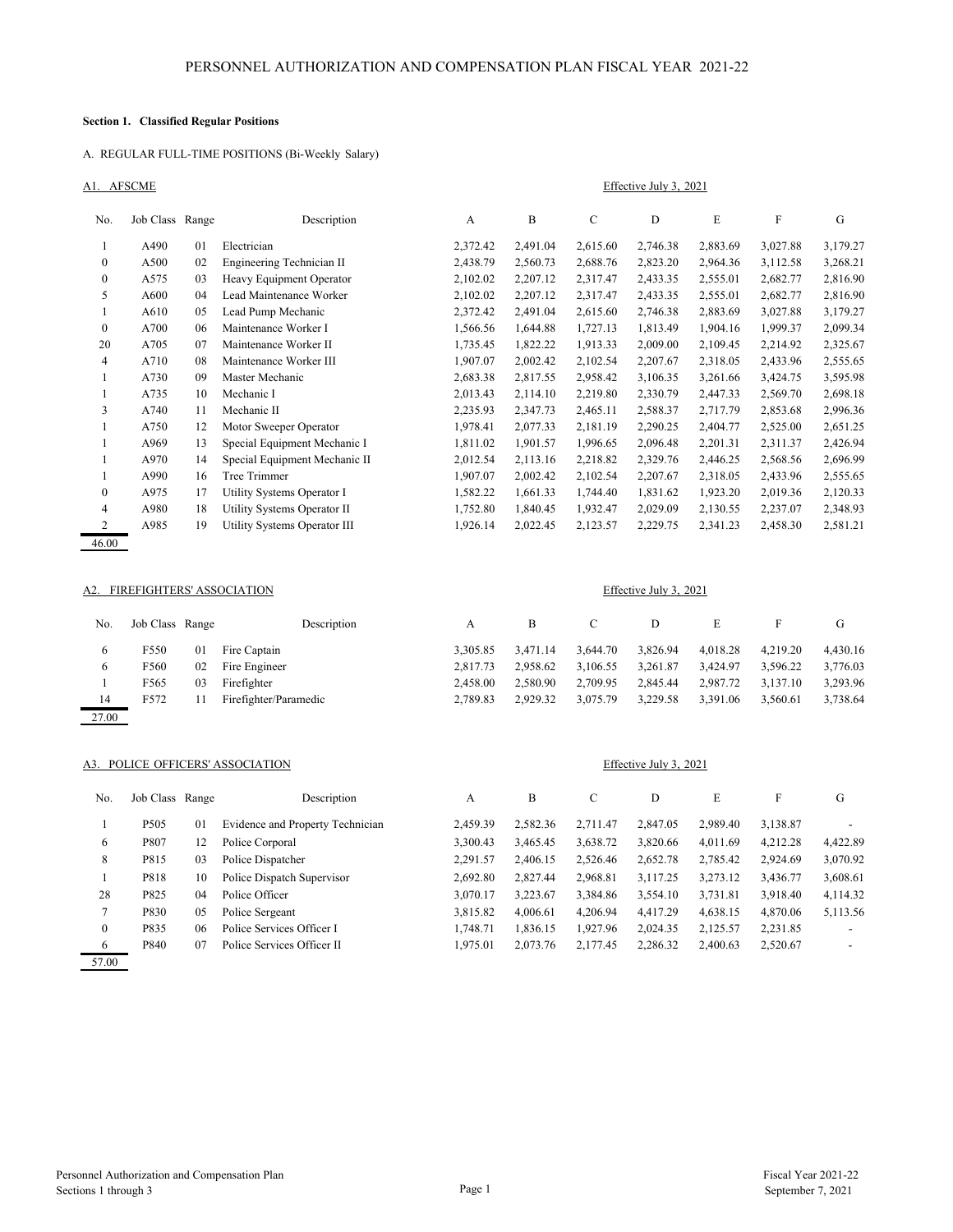#### PERSONNEL AUTHORIZATION AND COMPENSATION PLAN FISCAL YEAR 2021-22

#### A4. SELF-REPRESENTED Effective July 3, 2021

| No.               | Job Class Range  |          | Description                                | A                    | B                    | $\mathsf{C}$         | $\mathbf D$          | E                    | F                        | G                                          |
|-------------------|------------------|----------|--------------------------------------------|----------------------|----------------------|----------------------|----------------------|----------------------|--------------------------|--------------------------------------------|
| 2                 | S <sub>100</sub> | 01       | Accountant                                 | 2,881.69             | 3,025.77             | 3,177.06             | 3,335.92             | 3,502.71             | 3,677.85                 |                                            |
| 4                 | S105             | 02       | Accounting Technician I                    | 1,845.14             | 1,937.40             | 2,034.27             | 2,135.98             | 2,242.78             | 2,354.92                 | $\overline{a}$                             |
| 1                 | S <sub>106</sub> | 16       | Accounting Technician II (Payroll)         | 2,021.76             | 2,122.85             | 2,228.99             | 2,340.44             | 2,457.47             | 2,580.34                 | $\overline{\phantom{0}}$                   |
| 6                 | S <sub>135</sub> | 04       | Administrative Secretary                   | 1,966.01             | 2,064.31             | 2,167.53             | 2,275.90             | 2,389.70             | 2,509.18                 | $\overline{\phantom{0}}$                   |
| 3                 | S160             | 39       | Aquatics Coordinator                       | 1,774.86             | 1,863.60             | 1,956.78             | 2,054.62             | 2,157.35             | 2,265.22                 | $\overline{\phantom{0}}$                   |
| $\mathbf{1}$      | S170             | 05       | Aquatics Supervisor                        | 2,615.42             | 2,746.19             | 2,883.50             | 3,027.67             | 3,179.05             | 3,338.01                 | 3,504.91                                   |
| $\overline{2}$    | S210             | 06       | <b>Assistant Engineer</b>                  | 2,776.43             | 2,915.25             | 3,061.01             | 3,214.06             | 3,374.77             | 3,543.50                 | 3,720.68                                   |
| $\mathbf{1}$      | S220             | 07       | <b>Assistant Planner</b>                   | 2,460.44             | 2,583.47             | 2,712.64             | 2,848.27             | 2,990.68             | 3,140.22                 | 3,297.23                                   |
| 1                 | S <sub>230</sub> | 52       | Assistant to the City Manager              | 3,630.80             | 3,812.34             | 4,002.96             | 4,203.10             | 4,413.26             | 4,633.92                 | 4,865.62                                   |
| 1                 | S350             | 13       | Associate Architect                        | 3,208.63             | 3,369.07             | 3,537.52             | 3,714.40             | 3,900.12             | 4,095.12                 | 4,299.88                                   |
| $\overline{c}$    | S <sub>240</sub> | 08       | Associate Engineer                         | 3,208.63             | 3,369.07             | 3,537.52             | 3,714.40             | 3,900.12             | 4,095.12                 | 4,299.88                                   |
| 4                 | S <sub>250</sub> | 09       | Associate Planner                          | 2,712.01             | 2,847.61             | 2,989.99             | 3,139.49             | 3,296.47             | 3,461.29                 | 3,634.35                                   |
| 4                 | S300             | 47       | Beach Lifeguard                            | 1,536.00             | 1,612.80             | 1,693.43             | 1,778.11             | 1,867.01             | 1,960.36                 |                                            |
| $\mathbf{1}$      | S305             | 43       | Beach Lifeguard Captain                    | 3,580.82             | 3,759.86             | 3,947.86             | 4,145.25             | 4,352.51             | 4,570.14                 |                                            |
| $\overline{c}$    | S315             | 11       | Beach Lifeguard Sergeant                   | 2,251.33             | 2,363.90             | 2,482.09             | 2,606.20             | 2,736.51             | 2,873.33                 | 3,017.00                                   |
| $\boldsymbol{0}$  | S325             | 54       | Building Inspector I                       | 2,303.64             | 2,418.83             | 2,539.77             | 2,666.75             | 2,800.09             | 2,940.10                 |                                            |
| $\overline{c}$    | S330             | 12       | Building Inspector II                      | 2,539.77             | 2,666.75             | 2,800.09             | 2,940.10             | 3,087.10             | 3,241.46                 | $\overline{a}$                             |
| $\mathbf{1}$      | S335             | 48       | <b>Building Official</b>                   | 4,509.80             | 4,735.29             | 4,972.06             | 5,220.66             | 5,481.70             | 5,755.78                 | 6,043.57                                   |
| $\overline{c}$    | S360             | 49       | Community Development Technician           | 1,904.80             | 2,000.04             | 2,100.04             | 2,205.04             | 2,315.30             | 2,431.06                 |                                            |
| $\mathbf{1}$      | S495             | 53       | <b>Emergency Management Coordinator</b>    | 2,744.47             | 2,881.69             | 3,025.77             | 3,177.06             | 3,335.92             | 3,502.71                 | 3,677.85                                   |
| $\mathbf{1}$      | S530             | 15       | Finance Manager                            | 4,509.80             | 4,735.29             | 4,972.06             | 5,220.66             | 5,481.70             | 5,755.78                 | 6,043.57                                   |
| 3                 | S545             | 19       | Fire Battalion Chief                       | 4,301.20             | 4,516.26             | 4,742.07             | 4,979.18             | 5,228.14             | 5,489.54                 | 5,764.02                                   |
| $\mathbf{1}$      | S570             | 17       | Golf Maintenance Supervisor                | 3,363.14             | 3,531.30             | 3,707.86             | 3,893.26             | 4,087.92             | 4,292.32                 | 4,506.93                                   |
| $\mathbf{1}$      | S580             | 18       | Human Resources Manager                    | 4,509.80             | 4,735.29             | 4,972.06             | 5,220.66             | 5,481.70             | 5,755.78                 | 6,043.57                                   |
| 1                 | S585             | 19       | Human Resources Technician                 | 2,021.76             | 2,122.85             | 2,228.99             | 2,340.44             | 2,457.47             | 2,580.34                 |                                            |
| $\mathbf{1}$      | S590             | 20       | Information Technology Manager             | 4,509.80             | 4,735.29             | 4,972.06             | 5,220.66             | 5,481.70             | 5,755.78                 | 6,043.57                                   |
| $\boldsymbol{0}$  | S593             | 51       | Information Technology Network Admin I     | 2,722.27             | 2,858.39             | 3,001.31             | 3,151.37             | 3,308.94             | 3,474.39                 | 3,648.11                                   |
| 4                 | S591             | 45       | Information Technology Network Admin II    | 3,001.31             | 3,151.37             | 3,308.94             | 3,474.39             | 3,648.11             | 3,830.51                 | 4,022.04                                   |
| $\mathbf{1}$      | S592             | 28       | Information Technology Technician          | 2,021.76             | 2,122.85             | 2,228.99             | 2,340.44             | 2,457.47             | 2,580.34                 | $\overline{\phantom{0}}$                   |
| 4<br>$\mathbf{1}$ | S635<br>S645     | 21<br>22 | Librarian II<br>Library Assistant II       | 2,390.33<br>1,780.56 | 2,509.84             | 2,635.34             | 2,767.10             | 2,905.46             | 3,050.73<br>2,272.49     | $\overline{\phantom{0}}$<br>$\overline{a}$ |
| 1                 | S650             | 46       | Library Assistant III                      | 2,047.64             | 1,869.58             | 1,963.06             | 2,061.22             | 2,164.28             |                          | $\overline{\phantom{0}}$                   |
| $\mathbf{1}$      | S690             | 23       | Library Technician                         | 2,300.62             | 2,150.02<br>2,415.66 | 2,257.52<br>2,536.44 | 2,370.40<br>2,663.26 | 2,488.92<br>2,796.42 | 2,613.37<br>2,936.24     | 3,083.06                                   |
| 3                 | S720             | 24       | Management Analyst                         | 2,744.47             | 2,881.69             | 3,025.77             | 3,177.06             | 3,335.92             | 3,502.71                 | 3,677.85                                   |
| 3                 | S120             | 03       | Management Assistant                       | 2,332.59             | 2,449.22             | 2,571.68             | 2,700.26             | 2,835.27             | 2,977.04                 | 3,125.89                                   |
| $\boldsymbol{0}$  | S770             | 25       | Office Assistant I                         | 1,344.28             | 1,411.50             | 1,482.07             | 1,556.17             | 1,633.98             | 1,715.68                 |                                            |
| 1                 | S775             | 26       | Office Assistant II                        | 1,493.72             | 1,568.40             | 1,646.82             | 1,729.16             | 1,815.62             | 1,906.40                 | $\overline{\phantom{a}}$                   |
| 9                 | S780             | 27       | Office Specialist                          | 1,646.95             | 1,729.30             | 1,815.76             | 1,906.55             | 2,001.88             | 2,101.97                 |                                            |
| $\overline{2}$    | S801             | 44       | Police Captain                             | 4,947.10             | 5,194.46             | 5,454.18             | 5,726.89             | 6,013.23             | 6,313.89                 | 6,629.59                                   |
| $\mathbf{1}$      | S805             | 29       | Police Com. Relations Coord.               | 2,074.48             | 2,178.21             | 2,287.12             | 2,401.47             | 2,521.55             | 2,647.62                 | 2,780.00                                   |
| $\sqrt{2}$        | S802             | 30       | Police Lieutenant                          | 4,342.17             | 4,559.27             | 4,787.24             | 5,026.60             | 5,277.93             | 5,541.83                 | 5,818.92                                   |
| $\boldsymbol{0}$  | S824             | 50       | Police Officer Recruit                     | 2,353.32             | 2,470.99             | 2,594.54             | 2,724.26             | 2,860.48             | $\overline{\phantom{0}}$ |                                            |
| $\mathbf{1}$      | S845             | 31       | Police Support Services Manager            | 3,215.00             | 3,375.75             | 3,544.54             | 3,721.77             | 3,907.85             | 4,103.25                 | 4,308.41                                   |
| $\mathbf{1}$      | S355             | 14       | Principal Architect                        | 4,265.34             | 4,478.61             | 4,702.54             | 4,937.67             | 5,184.55             | 5,443.78                 | 5,715.97                                   |
| $\mathbf{1}$      | S865             | 32       | Principal Engineer                         | 4,242.61             | 4,454.74             | 4,677.47             | 4,911.35             | 5,156.91             | 5,414.76                 | 5,685.50                                   |
| $\mathbf{1}$      | S870             | 33       | Principal Librarian                        | 3,010.41             | 3,160.93             | 3,318.98             | 3,484.93             | 3,659.17             | 3,842.13                 | 4,034.24                                   |
| $\mathbf{1}$      | S874             | 55       | Public Services Administration Supvsr/Mngr | 3,531.39             | 3,707.96             | 3,893.36             | 4,088.02             | 4,292.42             | 4,507.05                 | 4,732.40                                   |
| 3                 | S875             | 34       | Public Services Supervisor                 | 3,531.30             | 3,707.86             | 3,893.26             | 4,087.92             | 4,292.32             | 4,506.93                 | 4,732.28                                   |
| $\mathbf{1}$      | S880             | 35       | Public Services Technician                 | 1,959.12             | 2,057.07             | 2,159.93             | 2,267.93             | 2,381.32             | 2,500.39                 |                                            |
| $\mathbf{1}$      | S905             | 38       | Recreation Coordinator                     | 1,774.86             | 1,863.60             | 1,956.78             | 2,054.62             | 2,157.35             | 2,265.22                 | $\overline{\phantom{a}}$                   |
| 3                 | S915             | 36       | Recreation Services Supervisor             | 2,615.42             | 2,746.19             | 2,883.50             | 3,027.67             | 3,179.05             | 3,338.01                 | 3,504.91                                   |
| $\mathbf{1}$      | S940             | 37       | Secretary to the City Manager              | 2,173.33             | 2,282.00             | 2,396.10             | 2,515.90             | 2,641.70             | 2,773.78                 | $\overline{\phantom{0}}$                   |
| $\overline{c}$    | S955             | 40       | Senior Librarian                           | 2,617.83             | 2,748.72             | 2,886.15             | 3,030.46             | 3,181.99             | 3,341.08                 | 3,508.14                                   |
| $\mathfrak{Z}$    | S960             | 41       | Senior Management Analyst                  | 3,293.24             | 3,457.90             | 3,630.80             | 3,812.34             | 4,002.95             | 4,203.10                 | 4,413.26                                   |
| 1                 | S965             | 42       | Senior Planner                             | 3,293.24             | 3,457.90             | 3,630.80             | 3,812.34             | 4,002.95             | 4,203.10                 | 4,413.26                                   |

102.00

232.00 Total Regular Full-Time Classified Positions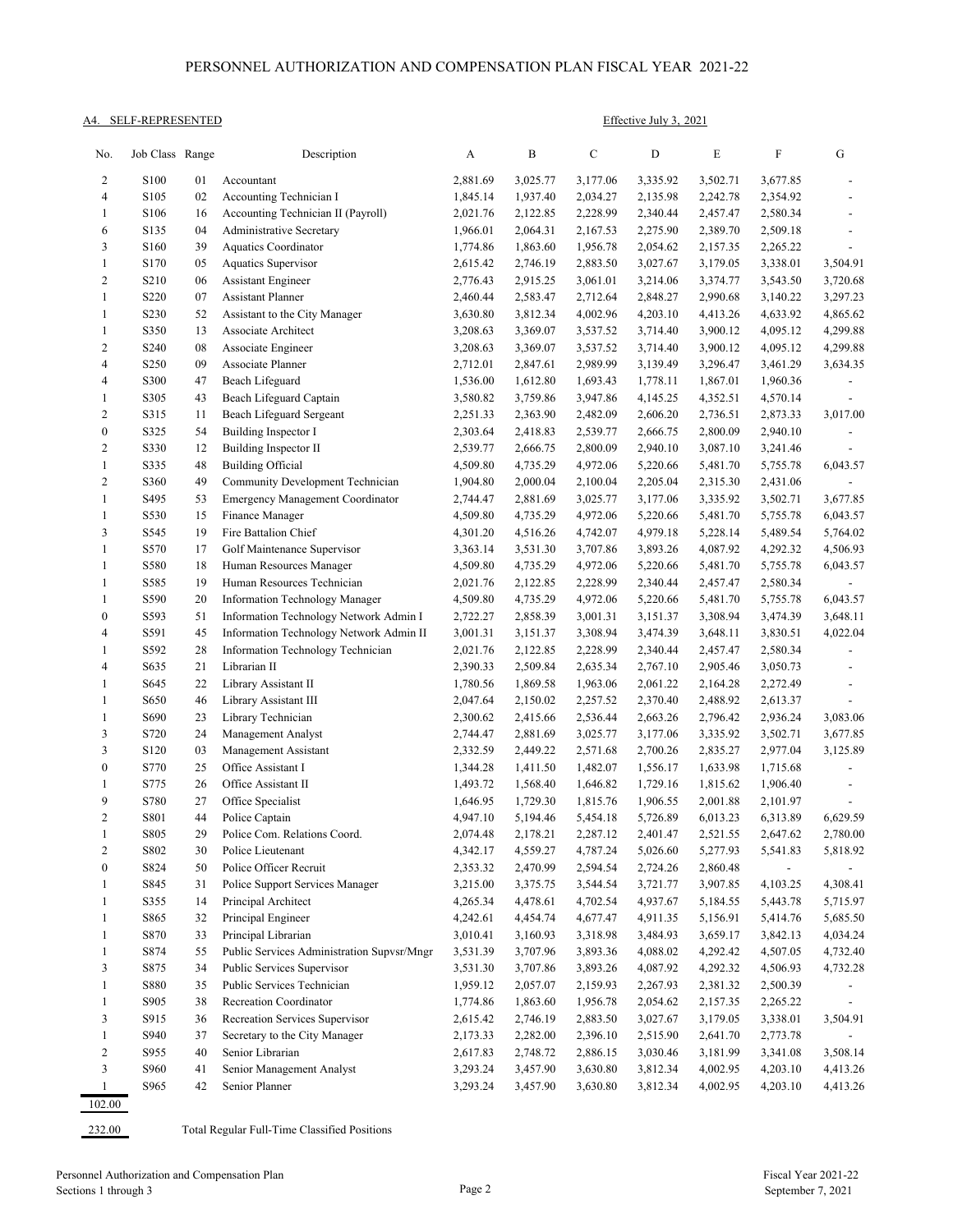#### PERSONNEL AUTHORIZATION AND COMPENSATION PLAN FISCAL YEAR 2021-22

| В.   |                  |    | SELF-REPRESENTED PART-TIME (Hourly Rate) | Effective July 3, 2021 |       |       |       |       |       |                          |  |
|------|------------------|----|------------------------------------------|------------------------|-------|-------|-------|-------|-------|--------------------------|--|
| No.  | Job Class Range  |    | Description                              | А                      | B     | C     | D     | E     | F     | G                        |  |
| 0.75 | R <sub>105</sub> | 02 | Accounting Technician I                  | 23.06                  | 24.22 | 25.43 | 26.70 | 28.03 | 29.44 |                          |  |
| 0.00 | R <sub>135</sub> | 04 | Administrative Secretary                 | 24.58                  | 25.80 | 27.09 | 28.45 | 29.87 | 31.36 | $\overline{\phantom{a}}$ |  |
| 0.00 | R <sub>160</sub> | 39 | <b>Aquatics Coordinator</b>              | 22.19                  | 23.30 | 24.46 | 25.68 | 26.97 | 28.32 |                          |  |
| 0.75 | R635             | 21 | Librarian II                             | 29.88                  | 31.37 | 32.94 | 34.59 | 36.32 | 38.13 | ۰                        |  |
| 1.50 | R645             | 22 | Library Assistant II                     | 22.26                  | 23.37 | 24.54 | 25.77 | 27.05 | 28.41 | $\overline{\phantom{a}}$ |  |
| 0.50 | R720             | 24 | Management Analyst                       | 34.31                  | 36.02 | 37.82 | 39.71 | 41.70 | 43.78 | 45.97                    |  |
| 0.00 | R775             | 26 | Office Assistant II                      | 18.67                  | 19.61 | 20.59 | 21.61 | 22.70 | 23.83 |                          |  |
| 1.25 | R780             | 27 | Office Specialist                        | 20.59                  | 21.62 | 22.70 | 23.83 | 25.02 | 26.27 | $\overline{\phantom{0}}$ |  |
| 3.00 | R905             | 38 | Recreation Coordinator                   | 22.19                  | 23.30 | 24.46 | 25.68 | 26.97 | 28.32 | $\overline{\phantom{a}}$ |  |
| 7.75 |                  |    |                                          |                        |       |       |       |       |       |                          |  |

7.75 Total Regular Part-Time Classified Positions

#### C. TEMPORARY PART-TIME AND SEASONAL (Hourly Rate) Effective July 3, 2021

| No. | Job Class Range  |    | Description                       | A     | B     | C     | D     | E     | F     | G     |
|-----|------------------|----|-----------------------------------|-------|-------|-------|-------|-------|-------|-------|
|     | T <sub>130</sub> | 01 | Administrative Intern             | 15.34 |       |       |       |       |       |       |
|     | T <sub>165</sub> | 02 | Aquatics Instructor               | 17.39 | 18.41 | 19.44 |       |       |       |       |
|     | T300             | 03 | Beach Lifeguard                   | 17.14 | 18.00 | 18.90 | 19.84 | 20.84 | 21.88 |       |
|     | T320             | 38 | Beach Lifeguard Trainee           | 13.00 |       |       |       |       |       |       |
|     | T325             | 28 | Building Inspector I              | 28.80 | 30.24 | 31.75 | 33.33 | 35.00 | 36.75 |       |
|     | T330             | 34 | Building Inspector II             | 31.75 | 33.33 | 35.00 | 36.75 | 38.59 | 40.52 |       |
|     | T360             | 35 | Community Development Technician  | 23.81 | 25.00 | 26.25 | 27.56 | 28.94 | 30.39 |       |
|     | T572             | 19 | Firefighter/Paramedic             | 23.72 | 24.91 | 26.15 | 27.46 | 28.84 | 30.28 | 31.79 |
|     | T630             | 05 | Librarian I                       | 25.14 | 26.39 | 27.71 | 29.10 | 30.55 | 32.08 |       |
|     | T640             | 06 | Library Assistant I               | 17.86 | 18.75 | 19.69 | 20.67 | 21.71 | 22.79 |       |
|     | T665             | 07 | Library Monitor                   | 16.01 | 16.82 | 17.66 | 18.54 | 19.47 | 20.44 |       |
|     | T675             | 08 | Library Page                      | 13.00 | 13.00 | 13.00 | 13.59 | 14.27 | 14.98 |       |
|     | T695             | 09 | Lifeguard Assistant (Beach)       | 13.00 |       |       |       |       |       |       |
|     | T705             | 33 | Maintenance Worker II             | 21.69 | 22.78 | 23.92 | 25.11 | 26.37 | 27.69 | 29.07 |
|     | T780             | 22 | Office Specialist                 | 19.24 | 20.20 | 21.21 | 22.27 | 23.39 | 24.56 |       |
|     | T815             | 32 | Police Dispatcher                 | 27.28 | 28.64 | 30.08 | 31.58 | 33.16 | 34.82 | 36.56 |
|     | T850             | 10 | Pool Lifeguard                    | 14.32 | 15.35 | 16.37 |       |       |       |       |
|     | T855             | 30 | Pool Lifeguard (Lead)             | 17.39 | 18.41 | 19.44 |       |       |       |       |
|     | T900             | 11 | <b>Recreation Assistant</b>       | 13.00 |       |       |       |       |       |       |
|     | T910             | 12 | <b>Recreation Leader</b>          | 16.37 | 17.39 | 19.95 |       |       |       |       |
|     | T925             | 13 | Recreation Specialist             | 18.41 | 19.44 | 21.99 |       |       |       |       |
|     | T935             | 14 | Seasonal Maintenance Assistant I  | 15.90 | 16.70 | 17.53 | 18.41 | 19.33 | 20.29 |       |
|     | T936             | 15 | Seasonal Maintenance Assistant II | 17.50 | 18.37 | 19.30 | 20.26 | 21.28 | 22.34 |       |

#### D. Z-RATED POSITIONS

| D1. AFSCME (Bi-Weekly Salary) |             |   |              |              | Effective July 3, 2020 |                                                       |          |
|-------------------------------|-------------|---|--------------|--------------|------------------------|-------------------------------------------------------|----------|
| Job Class Range               | Description | A | $\mathbf{R}$ | $\mathbf{C}$ | D                      | E                                                     |          |
| W740<br>Mechanic II<br>07     |             |   |              |              |                        | 2.243.55 2.355.73 2.473.51 2.597.19 2.727.05 2.863.40 | 3,006.57 |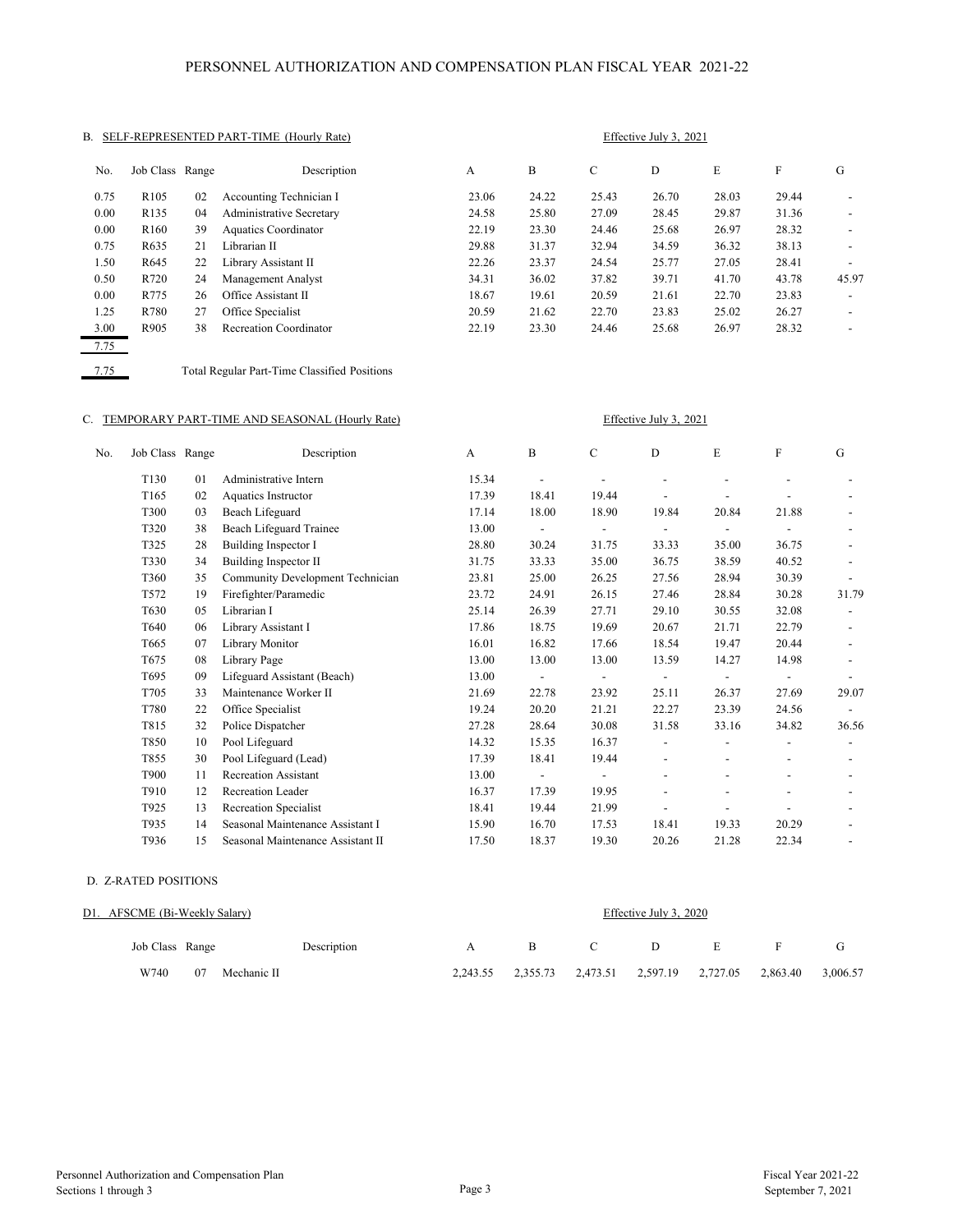#### **Section 2. Unclassified Positions**

#### A. EXECUTIVE POSITIONS (Monthly Rate) Effective July 3, 2021

| No.      | Job Class        | Description                                             | Min       | Max       | Band |
|----------|------------------|---------------------------------------------------------|-----------|-----------|------|
|          | E375             | City Clerk                                              | 7,867.35  | 11,085.81 |      |
|          | E440             | City Engineer                                           | 10,250.30 | 14,080.08 |      |
| $\Omega$ | E450             | Director of Golf Course Operations                      | 10.250.30 | 14,080.08 |      |
|          | E455             | Director of Library Services                            | 10,250.30 | 14,080.08 |      |
| $\Omega$ | E470             | Director of Recreation                                  | 10,250.30 | 14,080.08 |      |
|          | E425             | Director of Administrative Services                     | 13,404.23 | 15,994.97 | 3    |
|          | E475             | Director of Comm Devlp, Redevelopment/Housing Srvcs     | 13,404.23 | 15,994.97 |      |
|          | E480             | Director of Recreation & Golf                           | 13,404.23 | 15,994.97 | 3    |
| $\Omega$ | E <sub>200</sub> | <b>Assistant City Manager</b>                           | 14,868.56 | 17,684.58 | 4    |
|          | F445             | Director of Fire Services                               | 14,868.56 | 17,684.58 | 4    |
|          | E460             | Director of Police Services                             | 14,868.56 | 17,684.58 | 4    |
|          | E465             | Director of Public Services & Engineering               | 14,868.56 | 17,684.58 | 4    |
|          | E385             | City Manager *                                          |           | 20,833.33 |      |
|          |                  | *Contract approved by the City Council on July 20, 2021 |           |           |      |
| 10.00    |                  | <b>Total Unclassified Positions</b>                     |           |           |      |

#### 249.75 þ,

 $\overline{a}$ 

Total Regular Full-Time Classified, Regular Part-Time Classified, and Unclassified Positions (full time equivalent)

#### C. ELECTED POSITIONS (Monthly Rate)

|                | Salary | Expense Allowance |
|----------------|--------|-------------------|
| Council Member | 913.50 | 150.00            |
| Mayor          | 913.50 | 225.00            |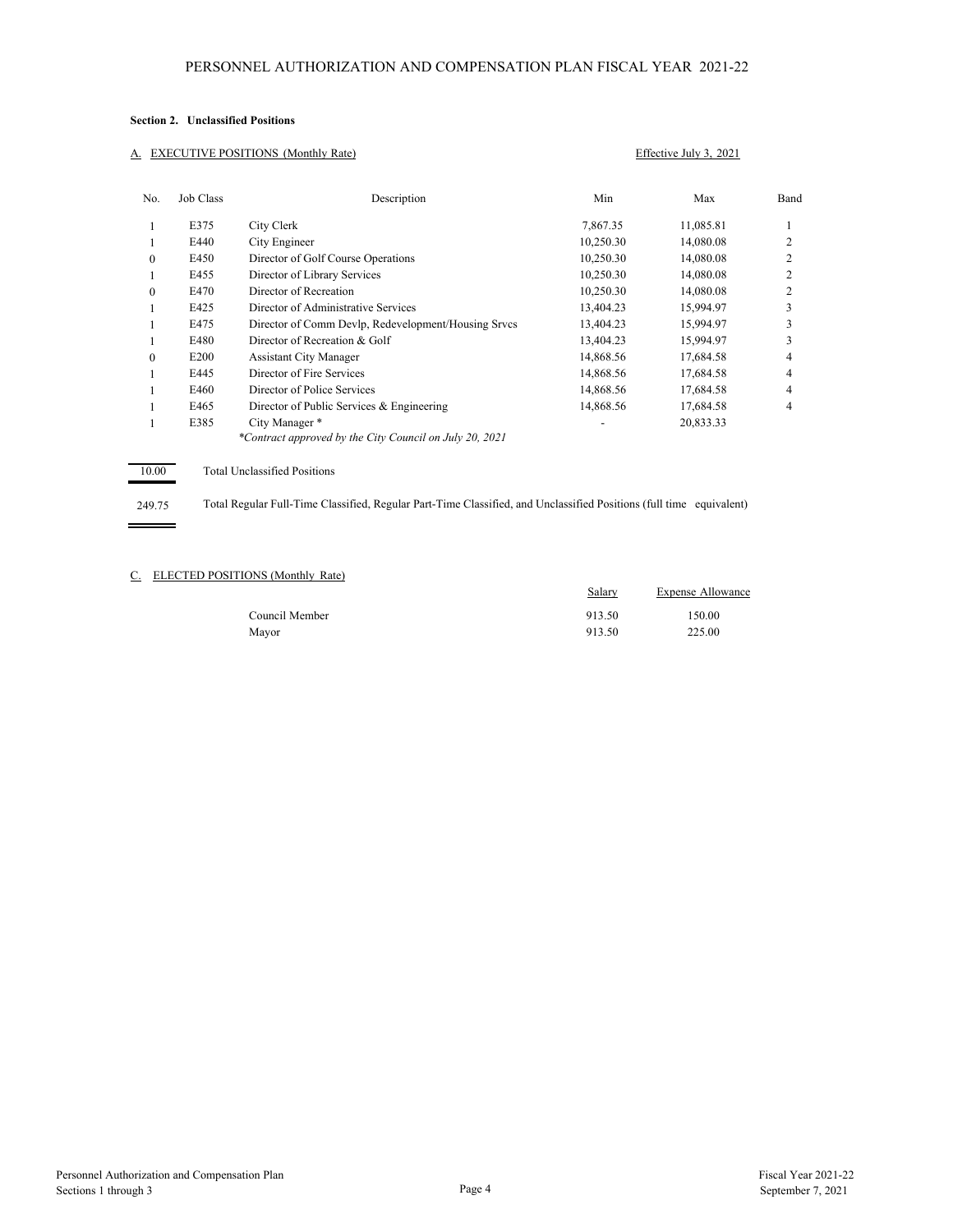| <b>Function</b>                                                                                    |       | Authorized Full-Time      |                         | Regular Part-Time         |                         |
|----------------------------------------------------------------------------------------------------|-------|---------------------------|-------------------------|---------------------------|-------------------------|
| Department<br>Position Title                                                                       |       | Unclassified<br>Section 2 | Classified<br>Section 1 | Unclassified<br>Section 2 | Classified<br>Section 1 |
| <b>General Government</b>                                                                          |       |                           |                         |                           |                         |
| <b>City Clerk</b>                                                                                  |       |                           |                         |                           |                         |
| City Clerk                                                                                         |       | $\mathbf{1}$              |                         |                           |                         |
| Administrative Secretary                                                                           |       |                           | $\mathbf{1}$            |                           |                         |
|                                                                                                    | Total | $\mathbf{1}$              | $\mathbf{1}$            | $\mathbf{0}$              | $\mathbf{0}$            |
| <b>City Manager</b>                                                                                |       |                           |                         |                           |                         |
|                                                                                                    |       |                           |                         |                           |                         |
| City Manager                                                                                       |       | $\mathbf{1}$              |                         |                           |                         |
| Assistant City Manager                                                                             |       | $\mathbf{1}$              |                         |                           |                         |
| Assistant to the City Manager                                                                      |       |                           | $\boldsymbol{0}$        |                           |                         |
| Senior Management Analyst                                                                          |       |                           | 3                       |                           |                         |
| Secretary to the City Manager                                                                      |       |                           | 1                       |                           |                         |
| <b>Administrative Services</b>                                                                     | Total | $\overline{c}$            | $\overline{4}$          | $\mathbf{0}$              | $\mathbf{0}$            |
|                                                                                                    |       |                           |                         |                           |                         |
| Director of Administrative Services                                                                |       | $\mathbf{1}$              |                         |                           |                         |
| Accountant                                                                                         |       |                           | 2                       |                           |                         |
| Accounting Technician I                                                                            |       |                           | $\mathbf{1}$            |                           |                         |
| Accounting Technician II (payroll)                                                                 |       |                           | 1                       |                           |                         |
| Finance Manager                                                                                    |       |                           | 1                       |                           |                         |
| Human Resources Manager                                                                            |       |                           | $\mathbf{1}$            |                           |                         |
| Human Resources Technician                                                                         |       |                           | 1                       |                           |                         |
| Information Technology Manager                                                                     |       |                           | 1                       |                           |                         |
| Information Technology Network Admin. I                                                            |       |                           | $\mathbf{0}$            |                           |                         |
| Information Technology Network Admin. II                                                           |       |                           | 4                       |                           |                         |
| Information Technology Technician                                                                  |       |                           | 1                       |                           |                         |
| Management Analyst                                                                                 |       |                           | $\overline{c}$          |                           |                         |
| Management Assistant                                                                               |       |                           | 1                       |                           |                         |
| Office Specialist                                                                                  | Total | 1                         | $\mathbf{1}$<br>17      | $\mathbf{0}$              | $\mathbf{0}$            |
|                                                                                                    |       |                           |                         |                           |                         |
| <b>Planning &amp; Building Services</b><br>Community Development, Redevelopment & Housing Services |       |                           |                         |                           |                         |
|                                                                                                    |       |                           |                         |                           |                         |
| Director of Community Development,                                                                 |       | $\mathbf{1}$              |                         |                           |                         |
| Redevelopment & Housing Services                                                                   |       |                           |                         |                           |                         |
| Administrative Secretary                                                                           |       |                           | 1                       |                           |                         |
| <b>Assistant Planner</b>                                                                           |       |                           | $\mathbf{1}$            |                           |                         |
| Associate Planner                                                                                  |       |                           | 4                       |                           |                         |
| Building Inspector I                                                                               |       |                           | $\boldsymbol{0}$        |                           |                         |
| Building Inspector II                                                                              |       |                           | 2                       |                           |                         |
| <b>Building Official</b>                                                                           |       |                           | $\mathbf{1}$            |                           |                         |
| Community Development Technician                                                                   |       |                           | $\overline{c}$          |                           |                         |
| Senior Planner                                                                                     |       |                           | $\mathbf{1}$            |                           |                         |
|                                                                                                    | Total | $\mathbf{1}$              | 12                      | $\bf{0}$                  | $\mathbf{0}$            |

#### **Section 3. Authorized regular full-time and part-time positions categorized by function and department:**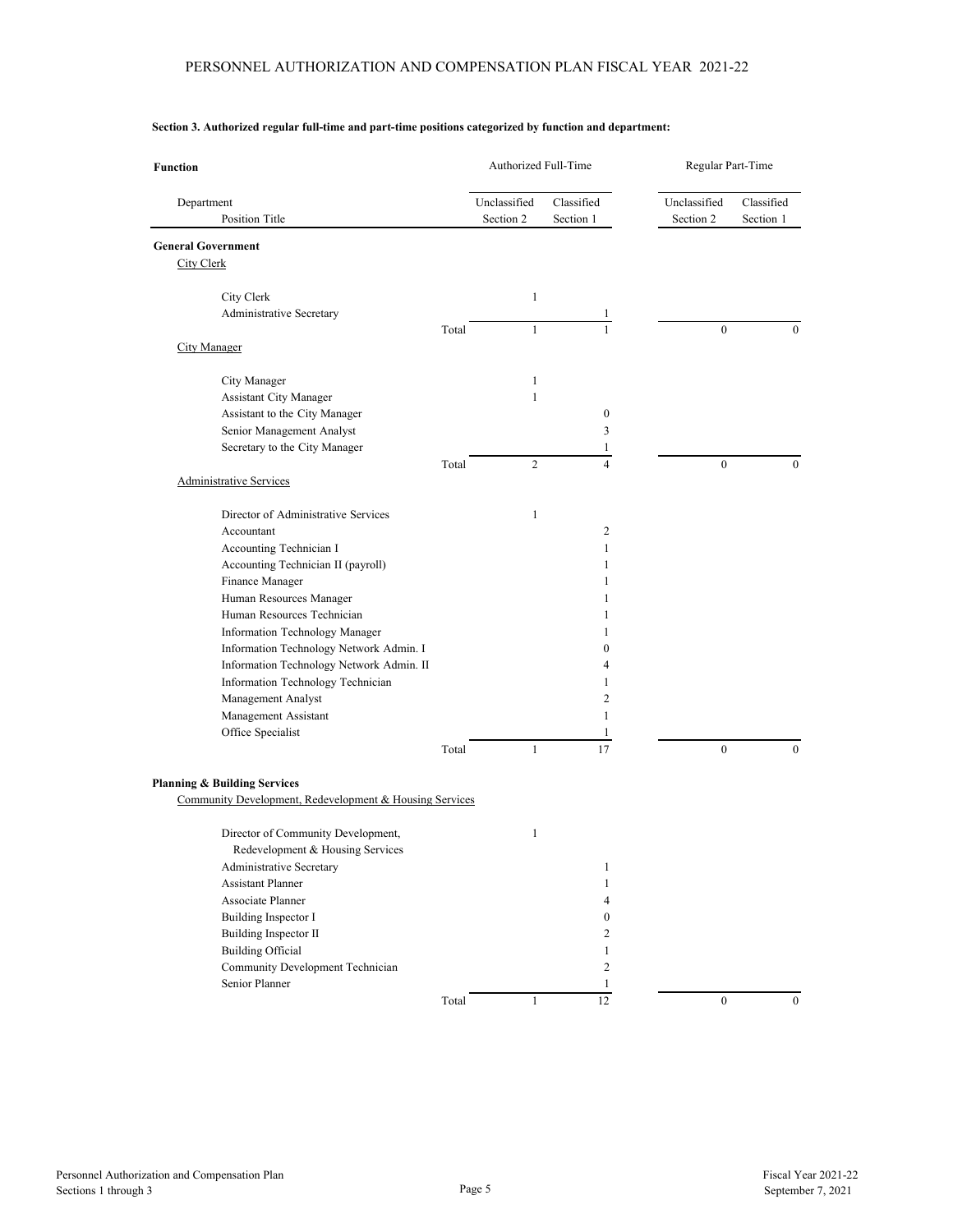| <b>Function</b>                        | Authorized Full-Time |              |                | Regular Part-Time |              |            |
|----------------------------------------|----------------------|--------------|----------------|-------------------|--------------|------------|
| Department                             |                      | Unclassified | Classified     | Unclassified      |              | Classified |
| <b>Position Title</b>                  |                      | Section 2    | Section 1      | Section 2         |              | Section 1  |
| <b>Public Safety</b>                   |                      |              |                |                   |              |            |
| Fire & Beach Lifeguard Services        |                      |              |                |                   |              |            |
| Director of Fire Services              |                      | $\mathbf{1}$ |                |                   |              |            |
| Beach Lifeguard Captain                |                      |              | $\mathbf{1}$   |                   |              |            |
| Beach Lifeguard Sergeant               |                      |              | $\overline{2}$ |                   |              |            |
| Beach Lifeguard                        |                      |              | $\overline{4}$ |                   |              |            |
| Fire Captain                           |                      |              | 6              |                   |              |            |
| Fire Battalion Chief                   |                      |              | 3              |                   |              |            |
| Fire Engineer                          |                      |              | 6              |                   |              |            |
| Firefighter                            |                      |              | $\mathbf{1}$   |                   |              |            |
| Firefighter/Paramedic                  |                      |              | 14             |                   |              |            |
| Management Assistant                   |                      |              | 1              |                   |              |            |
| Office Specialist                      |                      |              | $\mathbf{1}$   |                   |              | 0.50       |
| Emergency Management Coordinator       |                      |              | 1              |                   |              |            |
|                                        | Total                | $\mathbf{1}$ | 40             |                   | $\mathbf{0}$ | 0.50       |
| Police Services                        |                      |              |                |                   |              |            |
| Director of Police Services            |                      | $\mathbf{1}$ |                |                   |              |            |
| Administrative Secretary               |                      |              | $\mathbf{1}$   |                   |              |            |
| Evidence & Property Technician         |                      |              | 1              |                   |              |            |
| Management Assistant                   |                      |              | 1              |                   |              |            |
| Office Specialist                      |                      |              | 3              |                   |              | 0.75       |
| Police Captain                         |                      |              | 2              |                   |              |            |
| Police Community Relations Coordinator |                      |              | 1              |                   |              |            |
| Police Corporal                        |                      |              | 6              |                   |              |            |
| Police Dispatcher                      |                      |              | 9              |                   |              |            |
| Police Dispatch Supervisor             |                      |              | 1              |                   |              |            |
| Police Lieutenant                      |                      |              | $\overline{2}$ |                   |              |            |
| Police Officer                         |                      |              | 28             |                   |              |            |
| Police Sergeant                        |                      |              | 7              |                   |              |            |
| Police Services Officer II             |                      |              | 6              |                   |              |            |
| Police Support Services Manager        |                      |              | 1              |                   |              |            |
|                                        | Total                | $\mathbf{1}$ | 69             |                   | $\mathbf{0}$ | 0.75       |

#### **Section 3. Authorized regular full-time and part-time positions categorized by function and department:**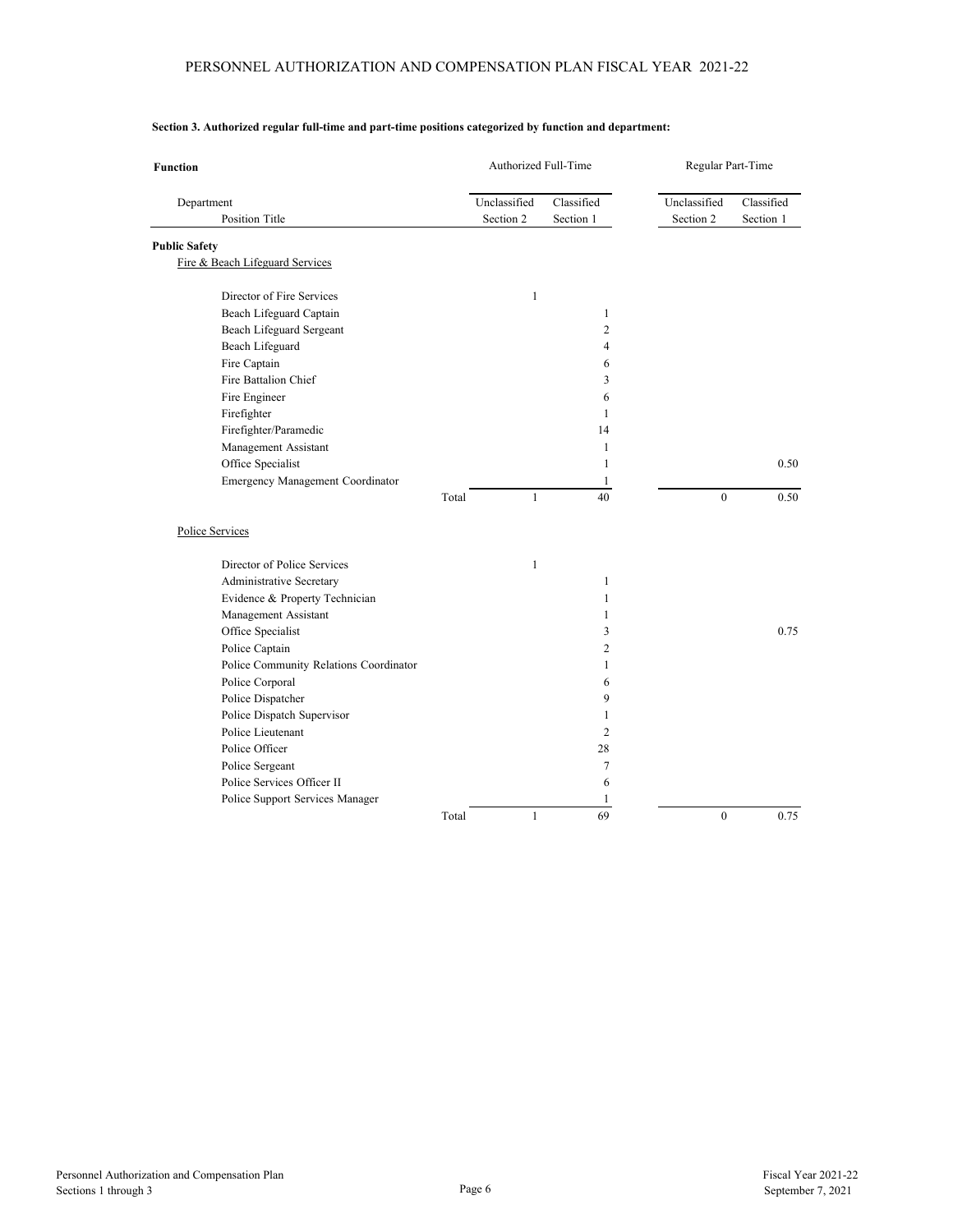#### PERSONNEL AUTHORIZATION AND COMPENSATION PLAN FISCAL YEAR 2021-22

| <b>Function</b>                      | Authorized Full-Time |              | Regular Part-Time |              |            |
|--------------------------------------|----------------------|--------------|-------------------|--------------|------------|
| Department                           | Unclassified         |              | Classified        | Unclassified | Classified |
| <b>Position Title</b>                |                      | Section 2    | Section 1         | Section 2    | Section 1  |
| <b>Culture &amp; Leisure</b>         |                      |              |                   |              |            |
| <b>Library Services</b>              |                      |              |                   |              |            |
| Director of Library Services         |                      | $\mathbf{1}$ |                   |              |            |
| Accounting Technician I              |                      |              | 1                 |              |            |
| Administrative Secretary             |                      |              | $\mathbf{1}$      |              |            |
| Librarian II                         |                      |              | $\overline{4}$    |              | 0.75       |
| Library Assistant II                 |                      |              | $\mathbf{1}$      |              | 1.50       |
| Library Assistant III                |                      |              | $\mathbf{1}$      |              |            |
| Library Technician                   |                      |              | 1                 |              |            |
| Principal Librarian                  |                      |              | 1                 |              |            |
| Senior Librarian                     |                      |              | $\overline{2}$    |              |            |
|                                      | Total                | $\mathbf{1}$ | 12                | $\mathbf{0}$ | 2.25       |
| Recreation & Golf Course Operations  |                      |              |                   |              |            |
| Director of Recreation & Golf        |                      | $\mathbf{1}$ |                   |              |            |
| Accounting Technician I              |                      |              |                   |              | 1.00       |
| Administrative Secretary             |                      |              | $\mathbf{1}$      |              |            |
| Aquatics Coordinator                 |                      |              | 3                 |              |            |
| Aquatics Supervisor                  |                      |              | 1                 |              |            |
| Office Assistant II                  |                      |              | 1                 |              |            |
| Office Specialist                    |                      |              | 3                 |              |            |
| Recreation Coordinator               |                      |              | $\mathbf{1}$      |              | 2.75       |
| Recreation Services Supervisor       |                      |              | 3                 |              |            |
| Maintenance Worker II (Golf)         |                      |              | $\tau$            |              |            |
| Maintenance Worker III (Golf)        |                      |              | $\overline{c}$    |              |            |
| Golf Course Maintenance Supervisor   |                      |              | 1                 |              |            |
| Lead Maintenance Worker (Golf)       |                      |              | 1                 |              |            |
| Special Equipment Mechanic II (Golf) |                      |              | 1                 |              |            |
|                                      | Total                | $\mathbf{1}$ | 25                | $\mathbf{0}$ | 3.75       |

#### **Section 3. Authorized regular full-time and part-time positions categorized by function and department:**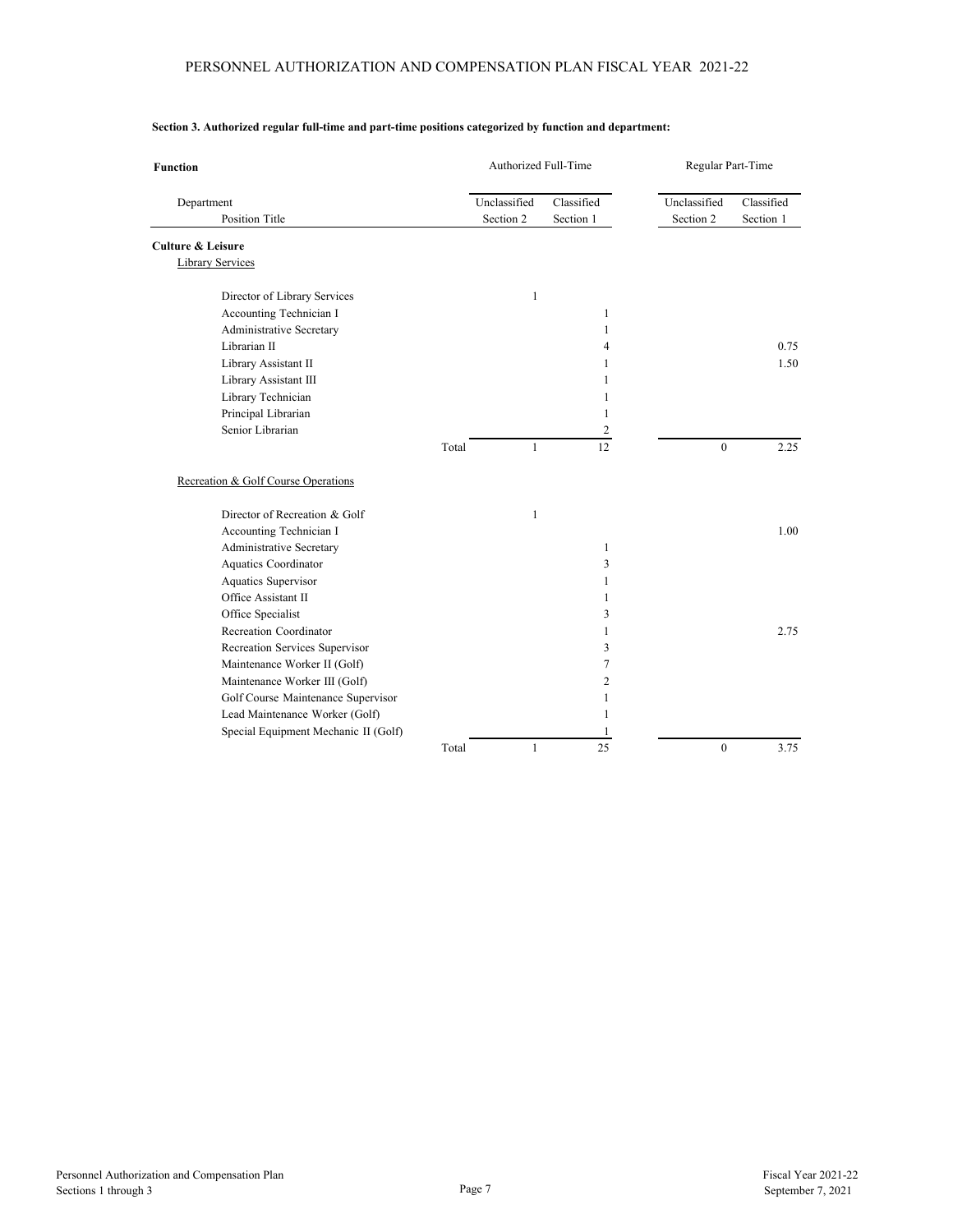| <b>Function</b> |                                                                          | Authorized Full-Time |                           |                         | Regular Part-Time        |                           |                         |
|-----------------|--------------------------------------------------------------------------|----------------------|---------------------------|-------------------------|--------------------------|---------------------------|-------------------------|
| Department      | Position Title                                                           |                      | Unclassified<br>Section 2 | Classified<br>Section 1 |                          | Unclassified<br>Section 2 | Classified<br>Section 1 |
|                 | <b>Construction &amp; Maintenance</b><br>Public Services and Engineering |                      |                           |                         |                          |                           |                         |
|                 | Director of Public Services and Engineering                              |                      | $\mathbf{1}$              |                         |                          |                           |                         |
|                 | City Engineer                                                            |                      | 1                         |                         |                          |                           |                         |
|                 | Administrative Secretary                                                 |                      |                           |                         | $\mathbf{1}$             |                           |                         |
|                 | <b>Assistant Engineer</b>                                                |                      |                           |                         | $\overline{2}$           |                           |                         |
|                 | Associate Architect                                                      |                      |                           |                         | $\mathbf{1}$             |                           |                         |
|                 | Associate Engineer                                                       |                      |                           |                         | 2                        |                           |                         |
|                 | Accounting Technician I                                                  |                      |                           |                         | $\overline{c}$           |                           |                         |
|                 | Electrician                                                              |                      |                           |                         | $\mathbf{1}$             |                           |                         |
|                 | Lead Maintenance Worker                                                  |                      |                           |                         | $\overline{\mathcal{L}}$ |                           |                         |
|                 | Lead Pump Mechanic                                                       |                      |                           |                         | 1                        |                           |                         |
|                 | Management Analyst                                                       |                      |                           |                         | $\mathbf{1}$             |                           | 0.50                    |
|                 | Maintenance Worker II                                                    |                      |                           |                         | 13                       |                           |                         |
|                 | Maintenance Worker III                                                   |                      |                           |                         | $\overline{c}$           |                           |                         |
|                 | Master Mechanic                                                          |                      |                           |                         | $\mathbf{1}$             |                           |                         |
|                 | Mechanic I                                                               |                      |                           |                         | $\mathbf{1}$             |                           |                         |
|                 | Mechanic II                                                              |                      |                           |                         | 3                        |                           |                         |
|                 | Motor Sweeper Operator                                                   |                      |                           |                         | $\mathbf{1}$             |                           |                         |
|                 | Office Specialist                                                        |                      |                           |                         | 1                        |                           |                         |
|                 | Principal Architect                                                      |                      |                           |                         | $\mathbf{1}$             |                           |                         |
|                 | Principal Engineer                                                       |                      |                           |                         | $\mathbf{1}$             |                           |                         |
|                 | Public Services Administration Supvsr/Mngr                               |                      |                           |                         | 1                        |                           |                         |
|                 | Public Services Supervisor                                               |                      |                           |                         | 3                        |                           |                         |
|                 | Public Services Technician                                               |                      |                           |                         | $\mathbf{1}$             |                           |                         |
|                 | Senior Management Analyst                                                |                      |                           |                         | $\mathbf{0}$             |                           |                         |
|                 | Special Equipment Mechanic I                                             |                      |                           |                         | $\mathbf{1}$             |                           |                         |
|                 | Utility Systems Operator II                                              |                      |                           |                         | 4                        |                           |                         |
|                 | Utility Systems Operator III                                             |                      |                           |                         | $\overline{2}$           |                           |                         |
|                 | <b>Tree Trimmer</b>                                                      |                      |                           |                         | $\mathbf{1}$             |                           |                         |
|                 |                                                                          | Total                | 2                         |                         | 52                       | $\Omega$                  | 0.50                    |
|                 |                                                                          |                      |                           |                         |                          |                           |                         |
|                 | <b>Total Full &amp; Permanent Part Time Positions</b>                    |                      | 11                        |                         | <u>232</u>               | 0                         | <u>7.75</u>             |

#### **Section 3. Authorized regular full-time and part-time positions categorized by function and department:**

**Grand Total - Full-time Equivalent Authorized Positions 250.75**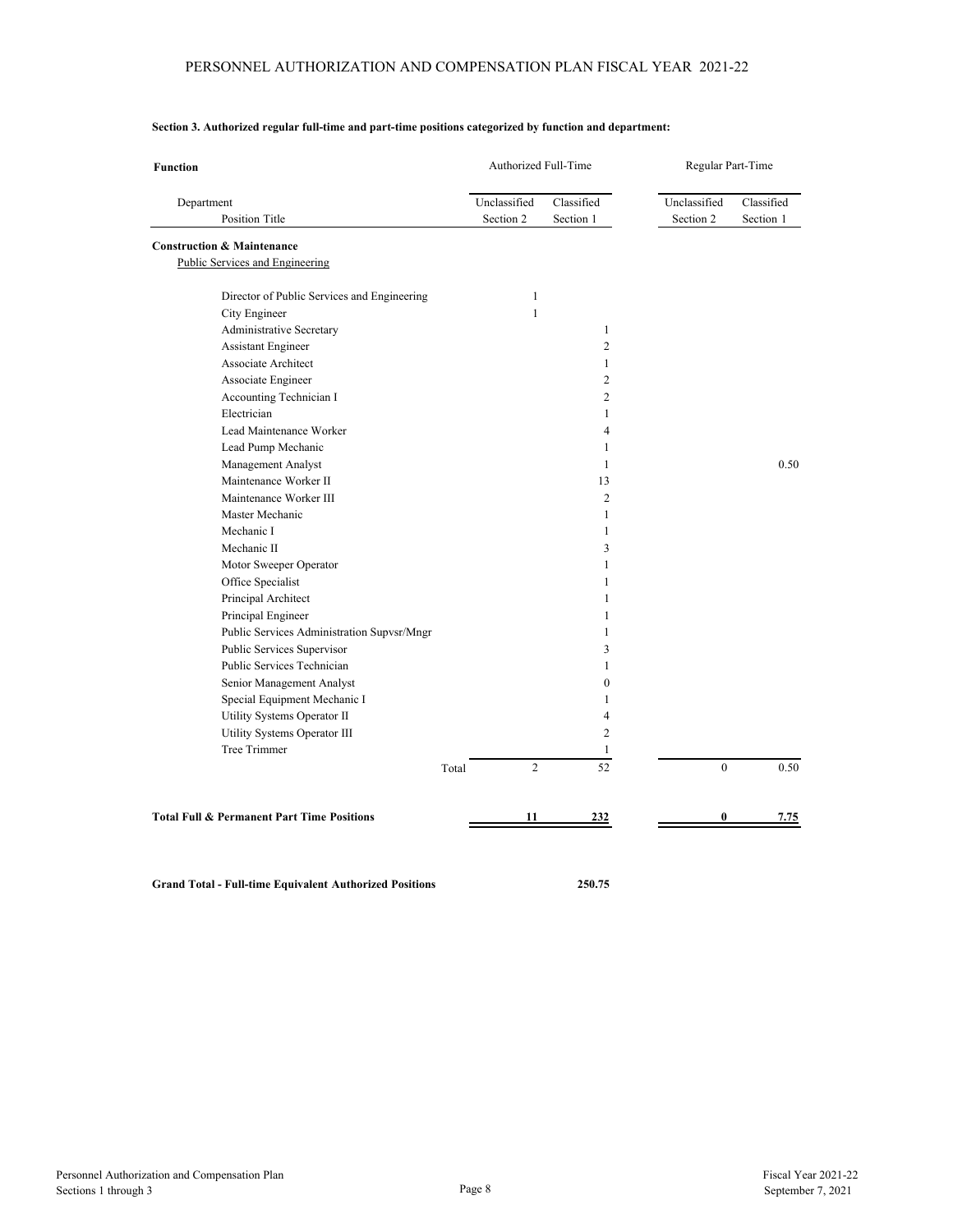#### Section 4. EXECUTIVE AND EXEMPT CLASSIFICATIONS

#### A. Unclassified/EXECUTIVE Classifications

The following classifications are Unclassified/EXECUTIVE (FLSA Exempt):

Assistant City Manager City Clerk City Engineer City Manager All Department Directors

#### B. Classified/EXEMPT Classifications

The following full-time classifications are Classified/FLSA Exempt:

| Accountant                                | Information Technology Network Administrator I/II |
|-------------------------------------------|---------------------------------------------------|
| Assistant to the City Manager             | Management Analyst                                |
| <b>Assistant Capital Projects Manager</b> | Police Captain                                    |
| Aquatics Supervisor                       | Police Community Relations Coordinator            |
| Associate Engineer                        | Police Lieutenant                                 |
| Associate Planner                         | Police Support Services Manager                   |
| Beach Lifeguard Captain                   | Principal Engineer                                |
| Building Official                         | Principal Librarian                               |
| Capital Projects Manager                  | Public Services Administration Supvsr/Mngr        |
| <b>Emergency Management Coordinator</b>   | Public Services Supervisor                        |
| Finance Manager                           | Recreation Services Supervisor                    |
| Fire Battalion Chief                      | Senior Librarian                                  |
| Golf Course Maintenance Supervisor        | Senior Management Analyst                         |
| Human Resources Manager                   | Senior Planner                                    |
| <b>Information Technology Manager</b>     |                                                   |

#### Section 5. CLASSIFICATIONS REPRESENTED BY EMPLOYEE ASSOCIATIONS (listed by Association)

#### A. The following classifications are represented by the AMERICAN FEDERATION OF STATE, COUNTY AND MUNICIPAL EMPLOYEES LOCAL 127 (AFSCME):

Electrician Mechanic I Engineering Technician II Mechanic II Heavy Equipment Operator Motor Sweeper Operator Maintenance Worker I Tree Trimmer Maintenance Worker II Utility Systems Operator I Maintenance Worker III Utility Systems Operator II Master Mechanic Utility Systems Operator III

Lead Maintenance Worker Special Equipment Mechanic I Lead Pump Mechanic Special Equipment Mechanic II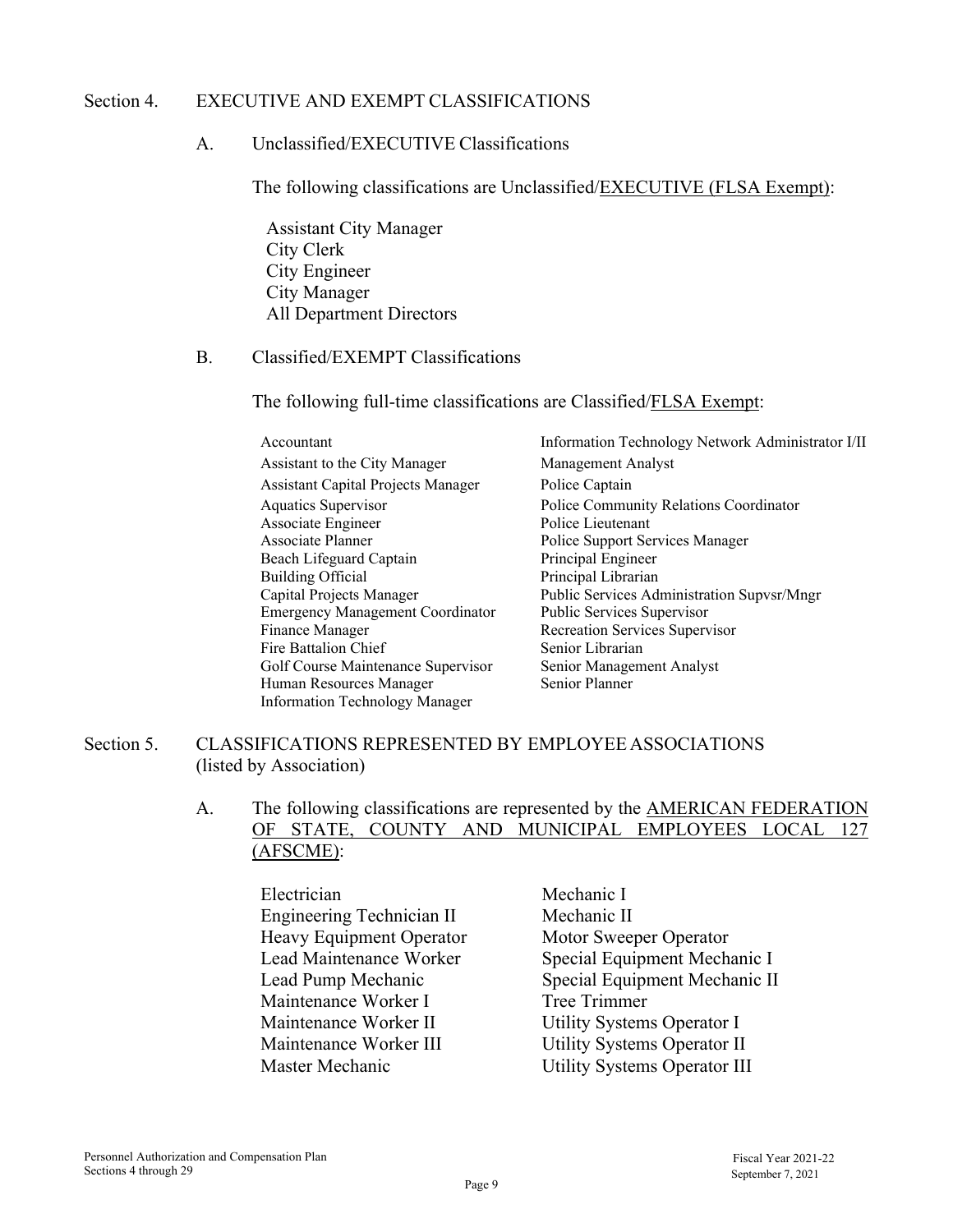B. The following classifications are represented by the CORONADO FIREFIGHTERS' ASSOCIATION (CFA):

Firefighter Firefighter/Paramedic Fire Captain Fire Engineer

C. The following classifications are represented by the CORONADO POLICE OFFICERS' ASSOCIATION (CPOA):

Evidence & Property Technician Police Officer Police Corporal Police Sergeant Police Dispatcher Police Services Officer I Police Dispatch Supervisor Police Services Officer II

#### Section 6. SELF-REPRESENTED CLASSIFICATIONS

SELF-REPRESENTED classifications are those regular full time and regular part-time positions (defined as employees who work a fixed schedule greater than twenty (20) hours but fewer than forty (40) hours per week and identified in the Annual Budget as regular part-time), which are not classified as Executive and are not represented by an Association.

The following classifications are SELF-REPRESENTED:

| Accountant                                | Information Technology Network Administrator I/II |
|-------------------------------------------|---------------------------------------------------|
| Accounting Technician I                   | Information Technology Technician                 |
| Accounting Technician II (payroll)        | Librarian II                                      |
| <b>Administrative Secretary</b>           | Library Assistant II                              |
| <b>Aquatics Coordinator</b>               | Library Assistant III                             |
| Aquatics Supervisor                       | Library Technician                                |
| <b>Assistant Engineer</b>                 | Management Analyst                                |
| <b>Assistant Planner</b>                  | Management Assistant                              |
| <b>Assistant Capital Projects Manager</b> | Office Assistant I                                |
| Assistant to the City Manager             | Office Assistant II                               |
| Associate Engineer                        | Office Specialist                                 |
| Associate Planner                         | Police Captain                                    |
| Beach Lifeguard Captain                   | Police Community Relations Coordinator            |
| Beach Lifeguard Sergeant                  | Police Lieutenant                                 |
| Beach Lifeguard                           | Police Officer Recruit                            |
| <b>Building Official</b>                  | Police Support Services Manager                   |
| Building Inspector I                      | Principal Engineer                                |
| <b>Building Inspector II</b>              | Principal Librarian                               |
| Capital Projects Manager                  | Public Services Administration Supvsr/Mngr        |
| Community Development Technician          | Public Services Supervisor                        |
| <b>Emergency Management Coordinator</b>   | Public Services Technician                        |
| Finance Manager                           | <b>Recreation Coordinator</b>                     |
| Fire Battalion Chief                      | Recreation Services Supervisor                    |
| Golf Course Maintenance Supervisor        | Secretary to the City Manager                     |
| Human Resources Manager                   | Senior Librarian                                  |
| Human Resources Technician                | Senior Management Analyst                         |
| <b>Information Technology Manager</b>     | Senior Planner                                    |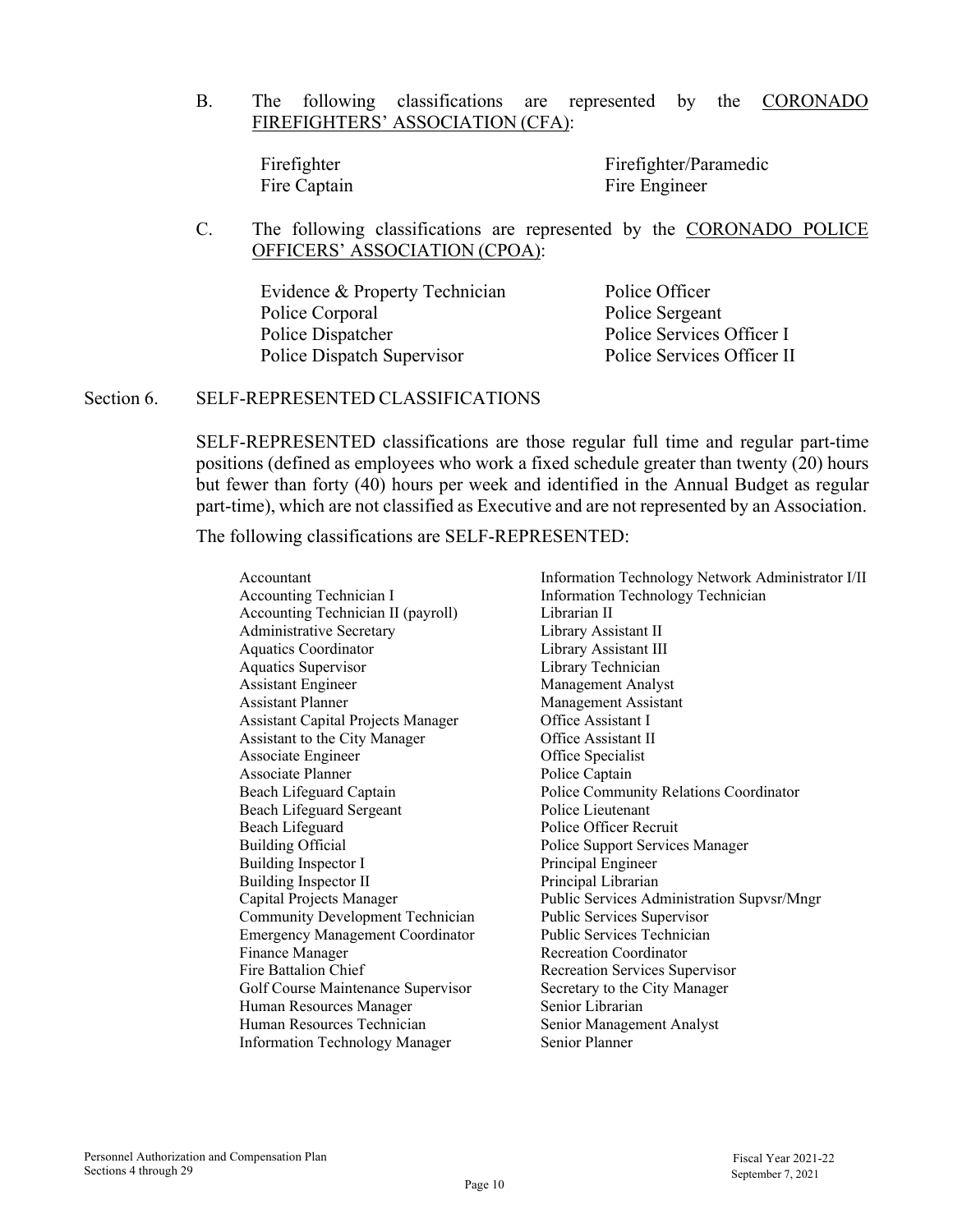#### Section 7. TEMPORARY PART-TIME AND SEASONAL CLASSIFICATIONS (Non-Benefited)

- A. TEMPORARY PART-TIME AND SEASONAL positions do not work regularly scheduled hours. These positions are non-regular, do not accrue benefits, and are exempt from provisions of the Civil Service Rules per Civil Service Rule II: Classification of Positions, Section 4, Page 4.
- B. The following classifications and/or any other classifications listed in Section 3, Section 4, Section 5 and Section 6 may be utilized when hiring TEMPORARY PART-TIME positions:

| Administrative Intern          | Lifeguard Assistant (Beach)       |
|--------------------------------|-----------------------------------|
| <b>Aquatics Instructor</b>     | Pool Lifeguard                    |
| Beach Lifeguard                | Pool Lifeguard (Lead)             |
| <b>Beach Lifeguard Trainee</b> | <b>Recreation Assistant</b>       |
| Librarian I                    | <b>Recreation Leader</b>          |
| Library Assistant I            | <b>Recreation Specialist</b>      |
| Library Monitor                | Seasonal Maintenance Assistant I  |
| Library Page                   | Seasonal Maintenance Assistant II |

C. The salary range steps for the following classifications will keep pace with the established California minimum wage rate. The California minimum wage may change after the publication of the Personnel Authorization and Compensation Plan and any steps below the minimum wage for all TEMPORARY PART-TIME AND SEASONAL classifications will be adjusted accordingly on the next revision.

Beach Lifeguard Trainee Library Page Lifeguard Assistant (Beach) Recreation Assistant

#### Section 8. EXCEEDING AUTHORIZED NUMBER OF POSITIONS FOR A CLASSIFICATION

Departments shall be allowed to exceed the authorized number of positions in a classification for up to two (2) weeks to enable an employee who is vacating a position to participate in the training of his/her replacement. Longer periods of overlap may be approved by the City Council.

#### Section 9. SALARIES

- A. All employees, except City Manager and Unclassified Executive employees, shall receive salaries as shown in Section 1.
- B. The salaries for all Unclassified Executive Employees are set by the City Manager within the salary bands as shown in Section 2A and 2B.
- C. The City Manager's salary is set by the City Council and is shown in Section 2A.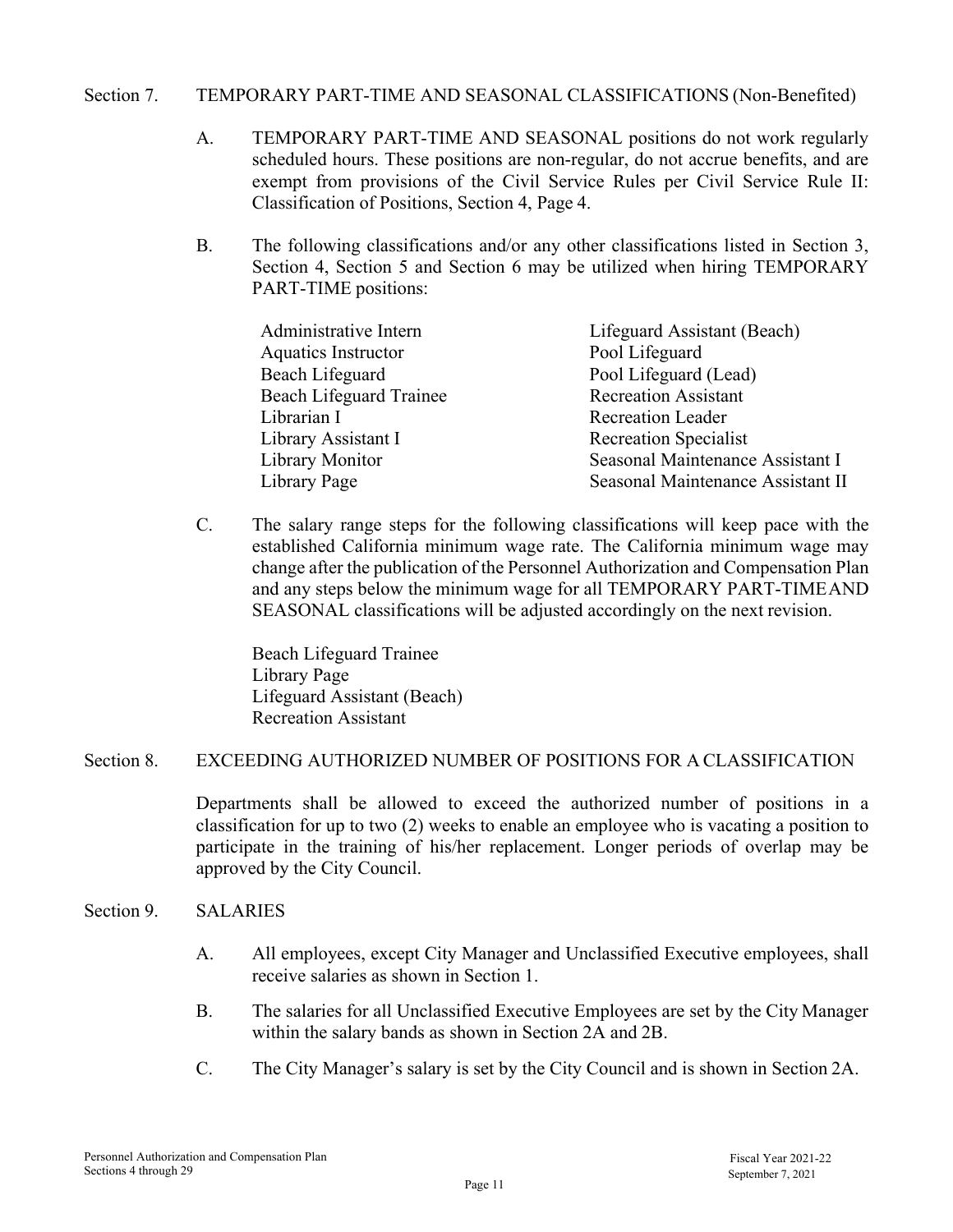#### A. BENEFIT FORMULAS

- 1. The City shall provide retirement benefits through the California Public Employee Retirement System (CalPERS) to all classified regular full-time and part-time and all unclassified EXECUTIVE employees.
- 2. For all public safety employees (sworn police and fire positions) hired prior to January 1, 2013, and for all public safety employees that meet the definition of a "classic" member as determined by CalPERS, the City will provide the "3% at 50" retirement benefit formula.

In compliance with the Public Employee Pension Reform Act of 2012, for all public safety employees (sworn police and fire positions) hired after January 1, 2013, who do not meet the CalPERS definition of a "classic" member, the City will provide the "2.7% at 57" retirement benefit formula.

3. For all miscellaneous, non-safety (non-sworn) employees hired prior to January 1, 2013, and for all miscellaneous, non-safety employees that meet the definition of a "classic" member as determined by CalPERS, the City will provide the "3% at 60" retirement benefit formula.

In compliance with the Public Employee Pension Reform Act of 2012, for all miscellaneous, non-safety (non-sworn) employees hired after January 1, 2013, who do not meet the CalPERS definition of a "classic" member, the City will provide the "2% at 62" retirement benefit formula.

#### B. EMPLOYEE MEMBER CONTRIBUTION

- 1. All City employees shall be responsible for paying their respective required CalPERS member contribution. For employees who are not classified as "classic" members, the CalPERS member contribution will be determined annually based upon the CalPERS actuarial.
- 2. Effective July 6, 2019, the CalPERS contribution rate for all classic miscellaneous, non-safety members will be 9.5% (previously 8%), and 10.5% for all classic safety members (previously 9%). The formula for new members, enrolled in CalPERS on or after January 1, 2013, is 2% at 62 with a required employee contribution of 6.75%.

#### C. EMPLOYER CONTRIBUTION (ALL CATEGORIES)

The City will pay the actuarially determined CalPERS employer contribution for all regular positions.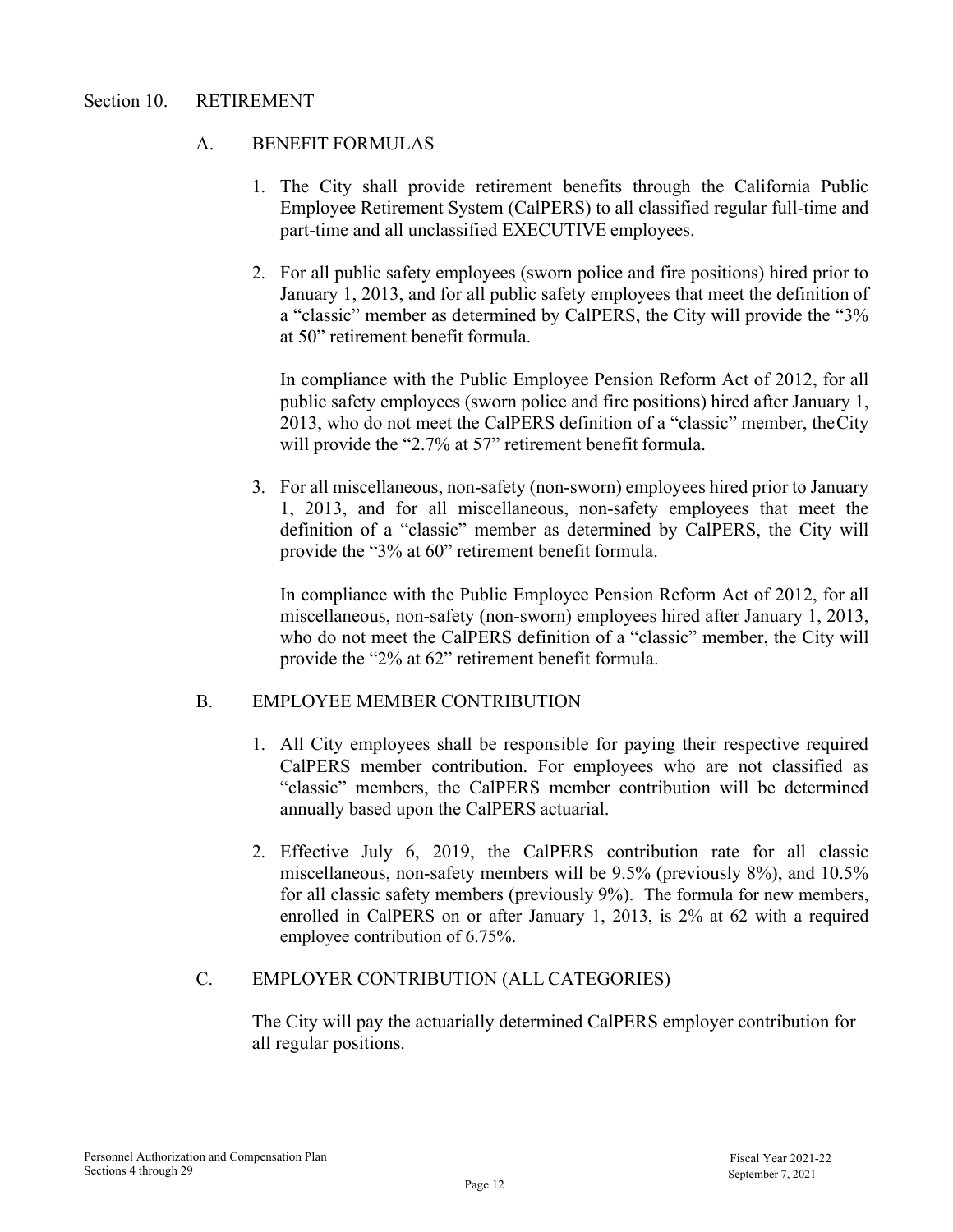#### A. ADMINISTRATIVE LEAVE

- 1. Administrative Leave is in lieu of overtime and compensatory time as authorized by the City Manager.
- 2. Unclassified EXECUTIVE positions and those classified as FLSA/EXEMPT POLICE CAPTAIN shall receive eighty (80) hours of Administrative Leave.
- 3. Those positions classified FLSA/EXEMPT, excluding FIRE BATTALION CHIEFS, shall receive sixty (60) hours of Administrative Leave.
- 4. Administrative Leave is accrued on July l and is to be used in the fiscal year in which it is earned in accordance with Civil Service Rule VI, Holidays and Leaves, Section 17. It has no cash value. Unused Administrative Leave shall expire on June 30.
- 5. Eligible employees hired after July 1 of a fiscal year will receive a pro-rated credit.
- B. ANNUAL LEAVE (in lieu of sick leave and vacation)
	- 1. All SELF-REPRESENTED employees, shall accrue annual leave on a biweekly basis as follows:

| YEARS     | <b>HOURS PER YEAR</b> |
|-----------|-----------------------|
|           |                       |
| $0 - 5$   | 144                   |
| $6 - 10$  | 192                   |
| $11 - 19$ | 216                   |
| $20+$     | 232                   |

Maximum accumulation is 480 hours.

Employees working a 56-hour work week shall earn annual leave based upon the hours per year shown above but converted by a multiplier of 1.4.

- 2. Effective July 1, 2018, POLICE LIEUTENANT and POLICE CAPTAIN classifications, similar to sworn law enforcement employees represented by the CORONADO POLICE OFFICERS' ASSOCIATION will receive annual leave accruals based on years of full-time sworn law enforcement experience including service time spent with other agencies.
- 3. SELF-REPRESENTED NON-EXEMPT EMPLOYEES may convert up to forty (40) hours of annual leave to cash each fiscal year. After five (5) years of employment, SELF-REPRESENTED NON-EXEMPT EMPLOYEES may convert up to eighty (80) hours to cash each fiscal year. After ten (10) years of employment, SELF-REPRESENTED NON-EXEMPT EMPLOYEES may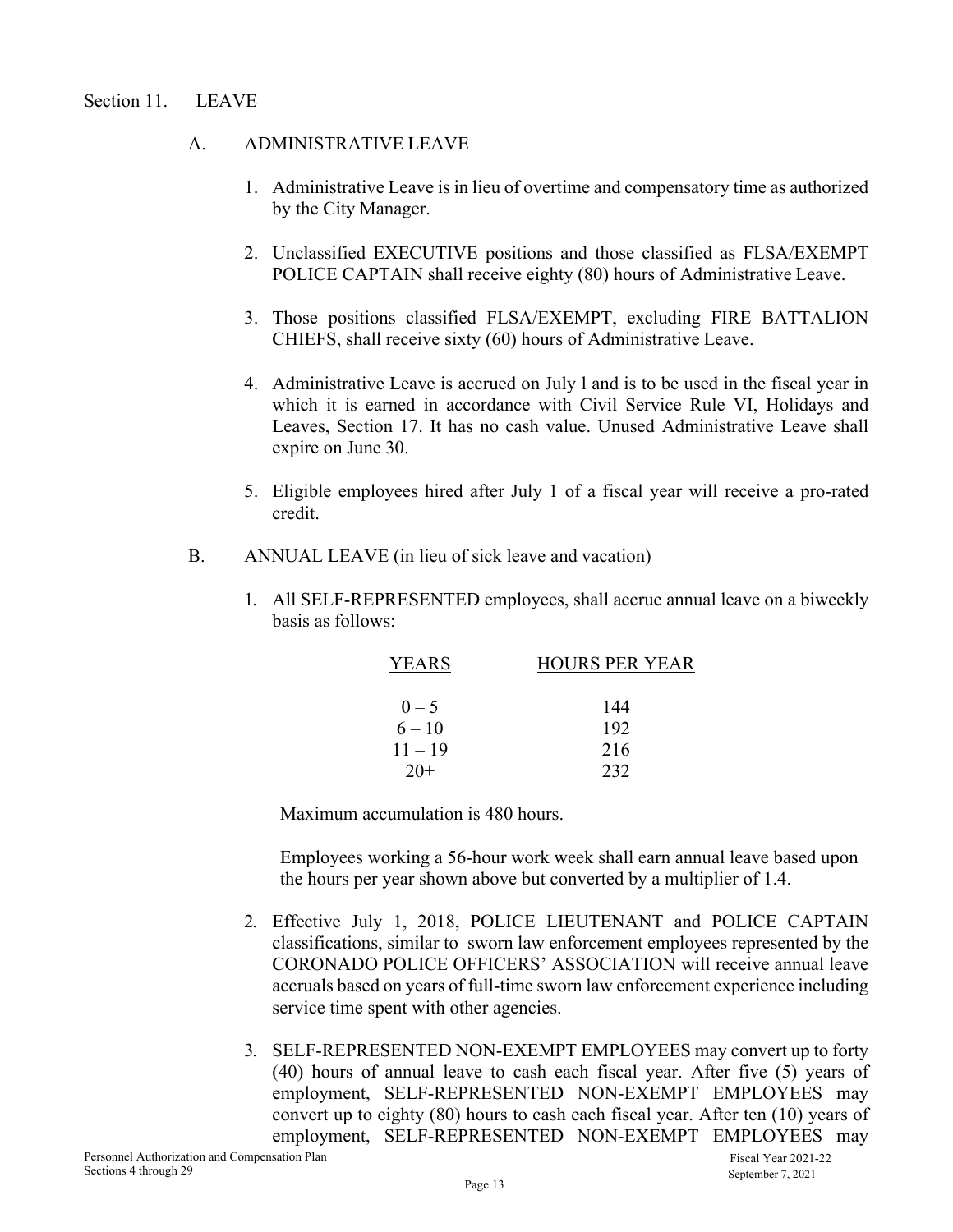convert up to one-hundred and twenty (120) hours of annual leave to cash each fiscal year.

SELF-REPRESENTED EXEMPT and unclassified EXECUTIVE employees may convert up to eighty (80) hours of annual leave to cash each fiscal year. After ten (10) years of employment, SELF-REPRESENTED EXEMPT and unclassified EXECUTIVE employees may convert up to one-hundred and twenty (120) hours of annual leave to cash each fiscal year. The City Manager may convert up to one-hundred and twenty (120) hours of annual leave to cash for the 2017-2018 fiscal year. Thereafter, the amount of leave eligible for the City Manager to convert to cash is increased by forty (40) hours each fiscal year with a maximum of three hundred and twenty (320) hours.

4. Unclassified EXECUTIVES shall accrue annual leave on a biweekly basis as follows:

| <b>YEARS</b> | <b>HOURS PER YEAR</b> |
|--------------|-----------------------|
|              |                       |
| $0 - 5$      | 184                   |
| $6+$         | 224                   |

Maximum accumulation is 480 hours.

- 5. Refer to respective MOUs for specific details on AFSCME, CPOA, and CFA Leave.
- C. VACATION

Employees represented by the CORONADO FIREFIGHTERS' ASSOCIATION accrue vacation leave on a biweekly basis as follows:

| YEARS                         | <b>HOURS PER YEAR</b> |
|-------------------------------|-----------------------|
| Upon completion of first year | 138 hours             |
| $1 - 5$                       | 138                   |
| $6 - 15$                      | 192                   |
| >15                           | 216                   |

Maximum accumulation shall be 450 hours (18.75 shifts). Each employee may convert up to 4 shifts of vacation to cash each year.

### D. SICK LEAVE

1. Temporary Part-Time and Seasonal Employees employed on or after July 1, 2015 and who work for 30 or more days within a year, and who do not accrue other paid leaves, will accrue paid sick leave in compliance with the Healthy Workplace, Healthy Families Act of 2014. Leave will accrue at a rate of one hour for every 30 hours worked beginning on the first day of employment or July 1, 2015, whichever is later. Subject to limitations, a Temporary Part-Time or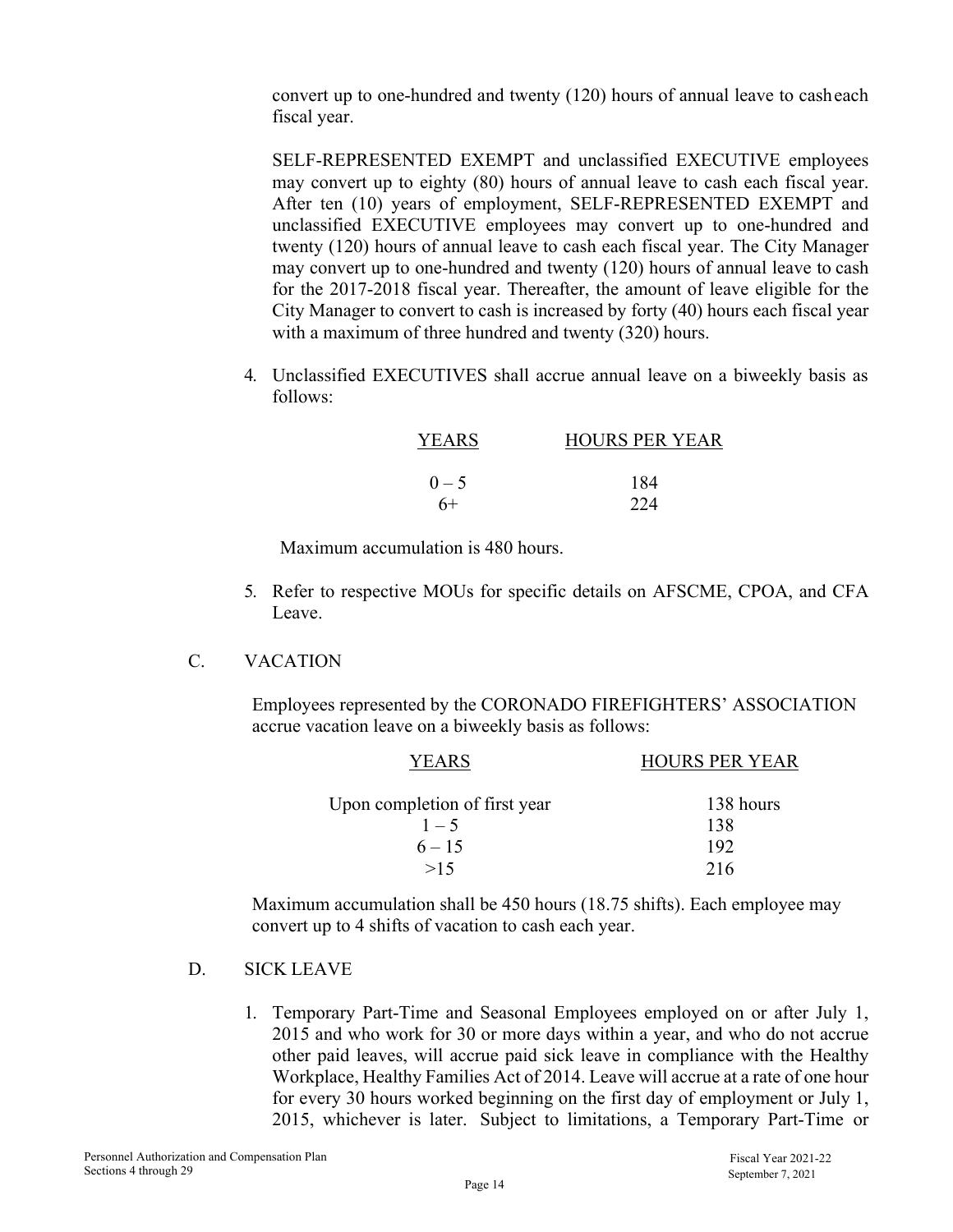Seasonal employee may use sick leave only after the 90<sup>th</sup> day of employment and up to 24 hours in one calendar year. Upon termination of employment, any unused sick leave will be cashed out at the current rate of pay.

2. Refer to respective CFA MOU for specific details on Sick Leave.

### E. BEREAVEMENT LEAVE

- 1. Unclassified EXECUTIVE and SELF-REPRESENTED employees, shall receive up to twenty-four (24) hours of leave without loss of base pay or deductions from other leave balances in order to attend customary obligations arising from the death of a relative who is a member of employee's immediate family.
- 2. The "immediate family" shall be defined as: spouse, child, parent, sibling, grandparent; the aforementioned either natural, legally adopted, step or in-law, or any person over which the employee acts as legal guardian; or similar relationships as determined by the City Manager or designee.

#### F. SPECIAL ONE-TIME LEAVE

- 1. All SELF-REPRESENTED employees shall receive 32 hours of special one-time leave. This leave will be available for use on pay period beginning September 11, 2021 and must be used or converted to cash by June 30, 2022. Balance of this special one-time leave not used or cashed by June 30, 2022 will be forfeited.
- 2. Eligible employees hired after July 1, 2021 will receive a pro-rated credit.
- 3. Employee can convert this leave to cash at any time during the fiscal year.

### Section 12. **HEALTH/CAFETERIA BENEFIT PLAN**

A. The annual allotment for calendar years 2020 and 2021 for Health/Cafeteria Benefit Plan for SELF-REPRESENTED employees, employees represented by the CORONADO FIREFIGHTERS' ASSOCIATION, CORONADO POLICE OFFICERS' ASSOCIATION, and the AMERICAN FEDERATION OF STATE, COUNTY AND MUNICIPAL EMPLOYEES LOCAL 127 shall be as follows:

| January $1 -$ December 31, 2021: | \$1,562/month |
|----------------------------------|---------------|
| January $1 -$ December 31, 2022: | \$1,682/month |

B. The annual allotment for Health/Cafeteria Benefit Plan for EXECUTIVE employees shall be as follows:

> January 1 – December 31, 2021: January 1 – December 31, 2022: \$1,772/month \$1,908/month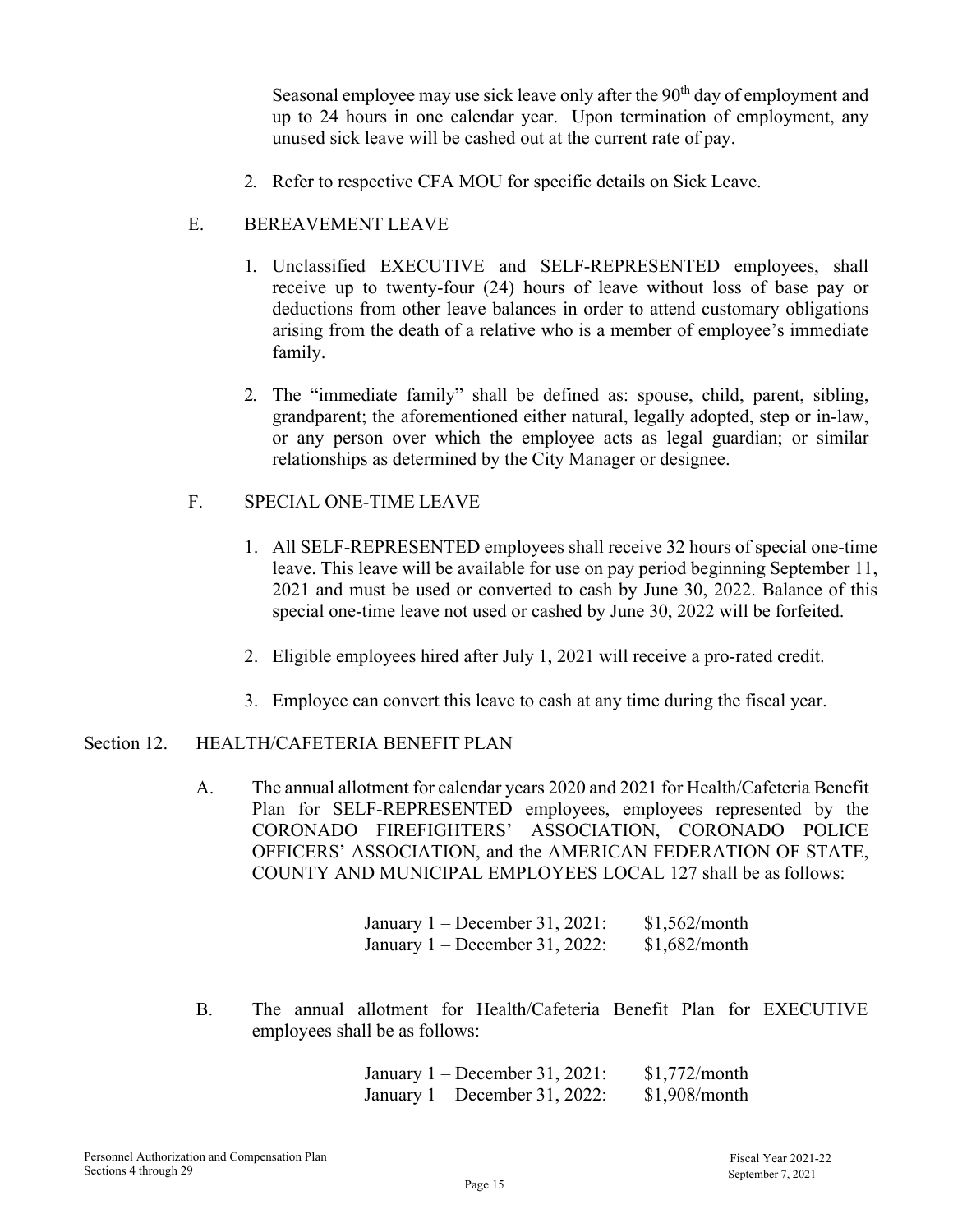C. The annual allotment for Health/Cafeteria Benefit Plan for retired employees participating in CalPERS health plans shall be as follows:

> January 1 – December 31, 2021: \$143/month January 1 – December 31, 2022: \$149/month

D. The Health/Cafeteria Benefit Plan allotment is pro-rated on a calendar year basis.

#### Section 13. TUITION REIMBURSEMENT

- A. SELF-REPRESENTED and unclassified EXECUTIVE employees are eligible to receive \$1,000 per year for both college classes leading to a degree and non-graded classes or short-term seminars that benefit the employee in the performance of city work upon written verification of satisfactory course work completion, per Administrative Procedure 131. Reimbursement may be requested, up to the annual maximum as specified in the approved salary resolution, for any eligible unreimbursed expenses incurred on or after July 1<sup>st</sup> of current fiscal year.
- B. Refer to respective MOUs for specific details on AFSCME, CPOA, and CFA Tuition Reimbursement.
- Section 14. HOLIDAYS
	- A. Unclassified EXECUTIVE and SELF-REPRESENTED employees, excluding FIRE BATTALION CHIEFS, receive eleven (11) paid holidays per year.
	- B. Unclassified EXECUTIVE and SELF-REPRESENTED employees, excluding FIRE BATTALION CHIEFS, are given eight (8) hours credit on July 1 of each year for Lincoln's Birthday to be used as FLOATING HOLIDAYS. In order to accrue this time, an employee must be employed by the City on July 1 of the fiscal year.
	- C. Unclassified EXECUTIVE, SELF-REPRESENTED employees, excluding FIRE BATTALION CHIEFS are given eight (8) hours credit on July 1 of each year in recognition of Caesar Chavez' Birthday to be used as a FLOATING HOLIDAY. In order to accrue this time, an employee must be employed by the City on July 1 of the fiscal year.
	- D. FIRE BATTALION CHIEFS are given eleven and one-quarter (11.25) hours credit on July 1 of each year in recognition of Caesar Chavez' Birthday to be used as a FLOATING HOLIDAY. In order to accrue this time, an employee must be employed by the City on July 1 of the fiscal year.
	- E. FIRE BATTALION CHIEFS who are assigned to and work on a twenty-four (24) hour shift basis shall be paid a holiday premium of  $\frac{1}{2}$  their regular rate of pay for all hours worked on a holiday.
	- F. Unclassified EXECUTIVE and SELF-REPRESENTED employees, excluding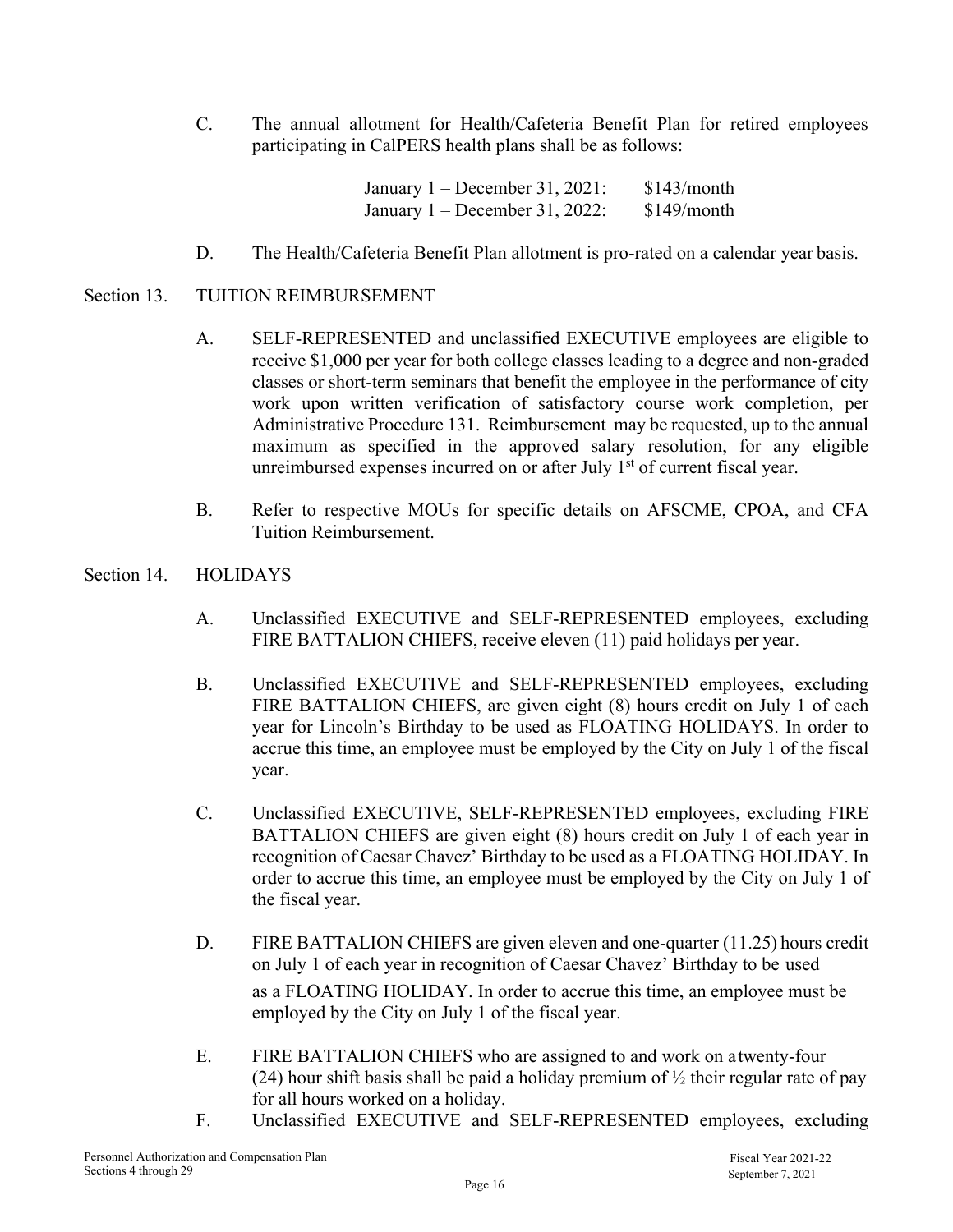FIRE BATTALION CHIEFS, whose normal day off falls on a holiday will receive a FLOATING HOLIDAY added to their leave bank in lieu of time off. If a nonexempt employee is required to work on a holiday, time worked will be paid at the rate of one and one-half times the forty (40) hour work week rate.

- G. All FLOATING HOLIDAY leave time must be used in the fiscal year in which it is accrued. Employees who terminate on or before June 30 will be paid straighttime for every hour of unused floating holiday leave time.
- H. Refer to respective MOUs for specific details on AFSCME, CPOA, and CFA Holidays.

#### Section 15. OVERTIME

- A. All earned overtime shall be payable in overtime wages or Compensatory Time Off (CTO), except as limited by FLSA and on CTO accrual and usage limits described below.
- B. The City has established a twenty-eight (28) day, 212 hour work period for FIRE BATTALION CHIEFS. Any hours worked in excess of this schedule shall be paid at straight-time. BATTALION CHIEFS will be compensated portal to portal when assigned to strike team or pre-positioned emergency response, consistent with other fire personnel and where the City is reimbursed for its participation.
- C. Any SELF-REPRESENTED employees shall receive one and one-half times the regular rate of pay for overtime worked in excess of 40 hours in a week. During any work cycle in which an employee has paid annual leave or comp time off, said leave hours will not be counted as work hours for the purpose of calculating entitlement to overtime during any work cycle. Scheduled holidays and float holiday time will be counted as hours worked.
- D. Refer to respective MOUs for specific details on AFSCME, CPOA, and CFA Overtime.

#### Section 16. USE AND ACCRUAL OF COMPENSATORY TIME

- A. SELF-REPRESENTED employees may not accumulate in excess of two hundred and forty (240) hours of compensatory time.
- B. Prior to an appointment to a position in an EXEMPT classification, a non-exempt employee shall be paid for any accrued compensatory time earned.

#### Section 17. LEAD LIFEGUARD ASSIGNMENT

Employees in the Pool Lifeguard classification who have been designated as the on-duty Lead Pool Lifeguard shall be assigned to the Aquatics Instructor/Lead Pool Lifeguard classification for the hours worked in this assignment.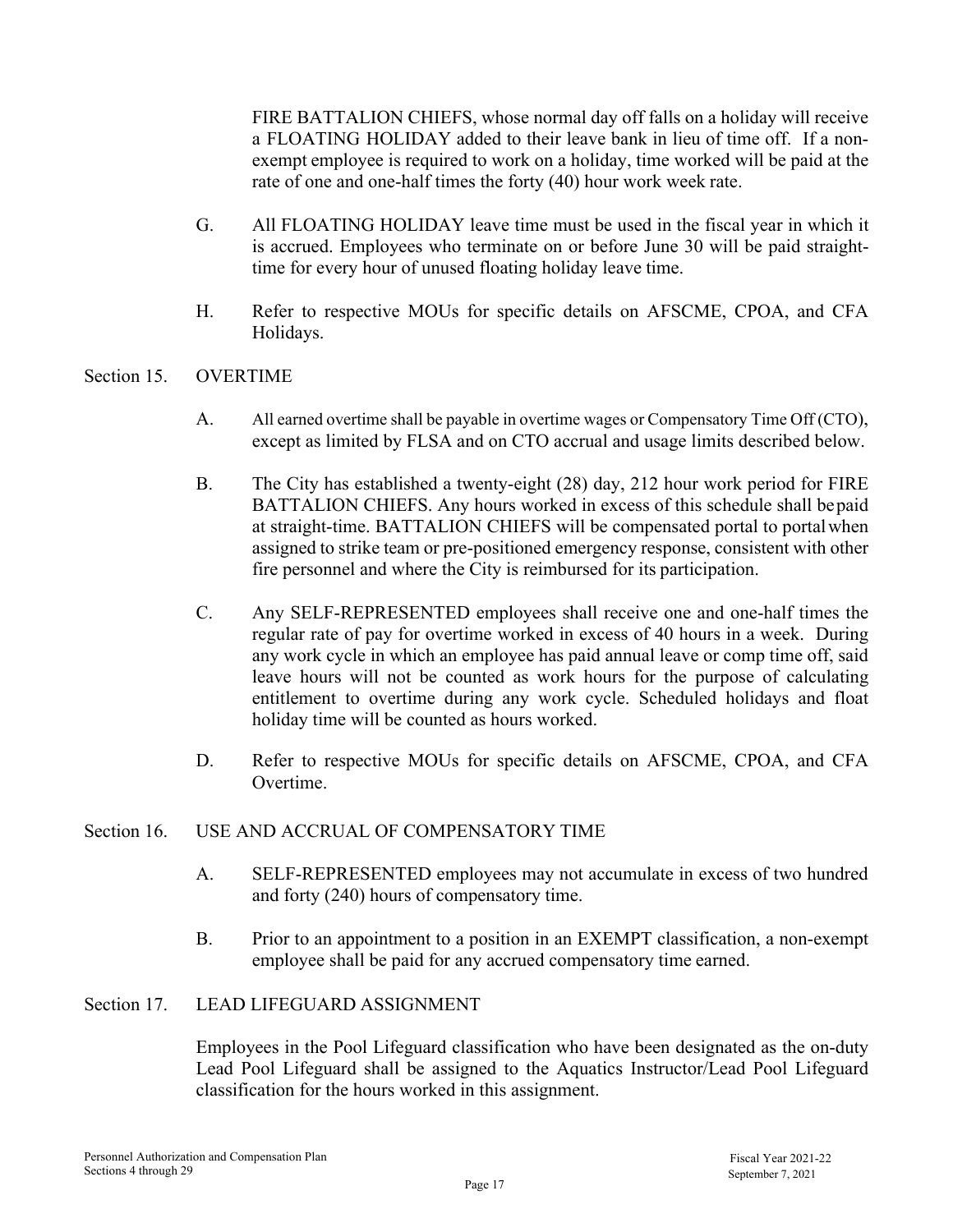#### Section 18. BILINGUAL PAY

- A. Bilingual pay will be provided to employees in administrative classifications that are required to use bilingual skills to meet the needs of the public. Bilingual skills must be used in the course of work and approved by the appointing authority. In order to receive bilingual pay, employees must successfully pass a bilingual fluency examination. Once designated, eligible employees shall receive fifty cents (\$0.50) per hour worked.
- B. Refer to respective MOUs for specific details on CPOA, and CFA Bilingual Pay.

#### Section 19. SPECIAL PROJECT PREMIUM PAY

- A. Upon written assignment by the Director of Public Services or Director of Golf Course Operations to an identified Special Project, the assigned employee will receive up to a 5% special project premium pay.
- B. Information Technology Network Administrators will receive an additional \$25 per day special project pay during the time that they are assigned to be on call and are available for work.

#### Section 20. OUT-OF-CLASS ASSIGNMENTS

- A. SELF-REPRESENTED employees shall be compensated for out-of-class assignments when temporarily assigned to the same higher-level class for more than 80 consecutive working hours. Higher level class is defined as a class with a higher salary range. Employees who meet this criterion shall be compensated by an additional five (5) percent of base salary for each consecutive hour worked in the out-of-class assignment from the 81<sup>st</sup> hour to the end of the out-of-class assignment.
- B. Refer to respective MOUs for specific details on AFSCME, CPOA, and CFA Outof-Class Assignments.

#### Section 21. UNIFORM, CLOTHING AND SAFETY EQUIPMENT

- A. The DIRECTOR OF POLICE SERVICES, POLICE CAPTAIN, and POLICE LIEUTENANT classifications shall receive a uniform allowance at the same time and equal to the amount provided to other sworn police officers.
- B. Refer to respective MOUs for specific details on AFSCME, CPOA, and CFA Uniform, Clothing and Safety Equipment.
- C. The DIRECTOR OF FIRE SERVICES and FIRE BATTALION CHIEF classifications shall receive a uniform allowance at the same time and equal to the amount provided to other sworn fire personnel.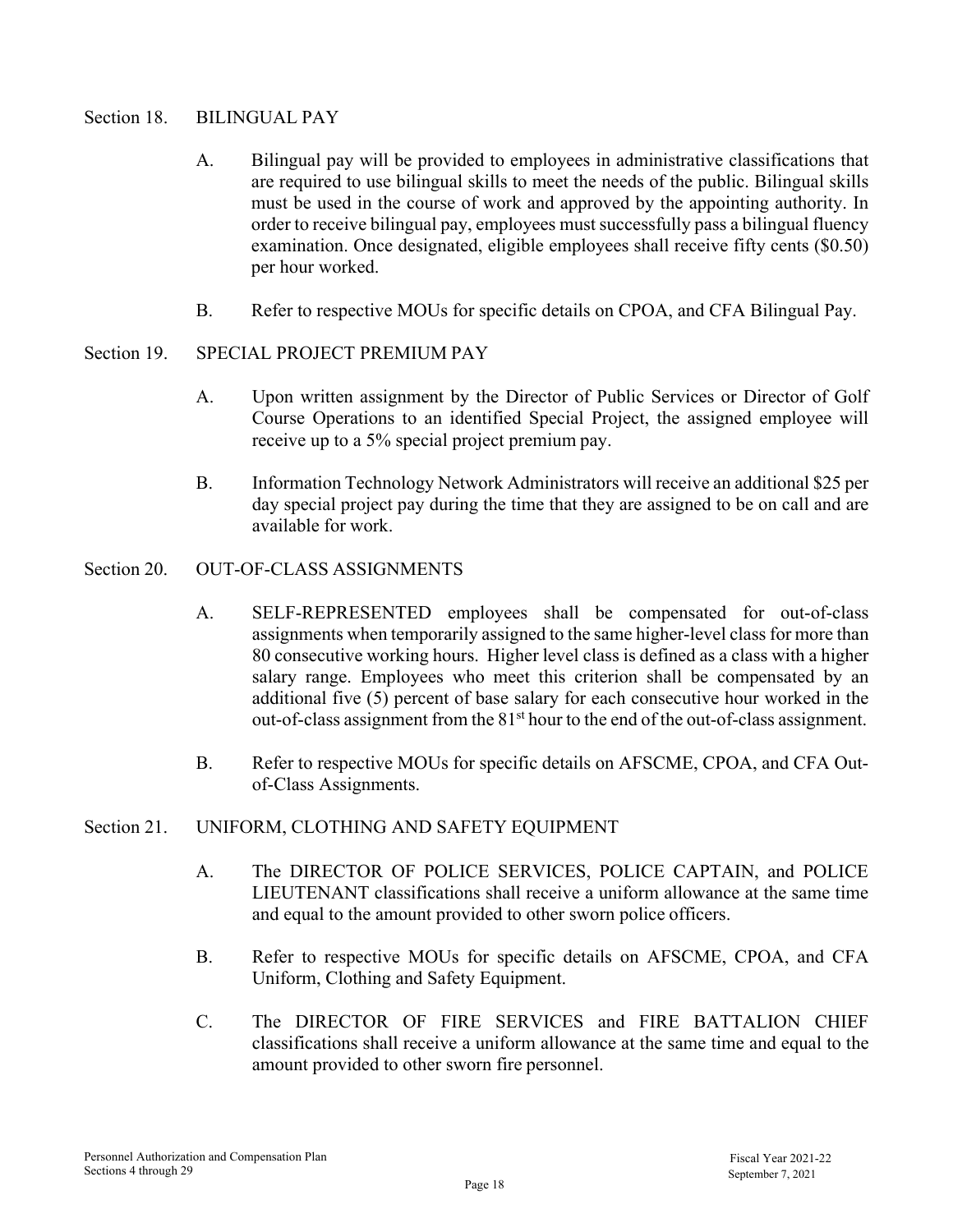#### Section 22. CITY PAID LIFE INSURANCE

- A. All SELF-REPRESENTED and CORONADO FIREFIGHTERS' ASSOCIATION employees shall receive City paid group term life and Accidental Death and Dismemberment (AD&D) insurance in an amount equal to one times annual salary or \$50,000, whichever is greater.
- B. All AMERICAN FEDERATION OF STATE, COUNTY, AND MUNICIPAL EMPLOYEES LOCAL 127 and CORONADO POLICE OFFICERS' ASSOCIATION employees shall receive City paid group term life and AD&D insurance equal to \$25,000.
- C. All unclassified EXECUTIVE employees shall receive City paid group term life and AD&D insurance in an amount equal to one times annual salary plus \$25,000.

#### Section 23. CITY PAID SHORT-TERM DISABILITY INSURANCE

Unclassified EXECUTIVE, SELF REPRESENTED employees, employees represented by the AMERICAN FEDERATION OF STATE, COUNTY AND MUNICIPAL EMPLOYEES LOCAL 127, and all NON-SWORN employees in the CORONADO POLICE OFFICERS' ASSOCIATION shall receive City paid group short term disability insurance for a maximum period of twelve (12) weeks.

#### Section 24. CITY PAID LONG TERM DISABILITY INSURANCE

Unclassified EXECUTIVE, SELF-REPRESENTED employees, employees represented by the AMERICAN FEDERATION OF STATE, COUNTY AND MUNICIPAL MPLOYEES LOCAL 127, and all NON-SWORN employees in the CORONADO POLICE OFFICERS' ASSOCIATION shall receive City paid long term disability insurance at 66 2/3% of the first \$5,000 of monthly earnings to age 65.

- Section 25. EDUCATIONAL INCENTIVES
	- A. Employees in the classifications of POLICE LIEUTENANT and POLICE CAPTAIN holding an Advanced P.O.S.T Certificate shall receive the equal amount paid to other sworn police officers for the equivalent level of certification.
	- B. Employee in the POLICE SUPPORT SERVICES MANAGER classification holding an Advanced P.O.S.T Certificate shall receive the equal amount paid to other dispatchers for the equivalent level of certification.